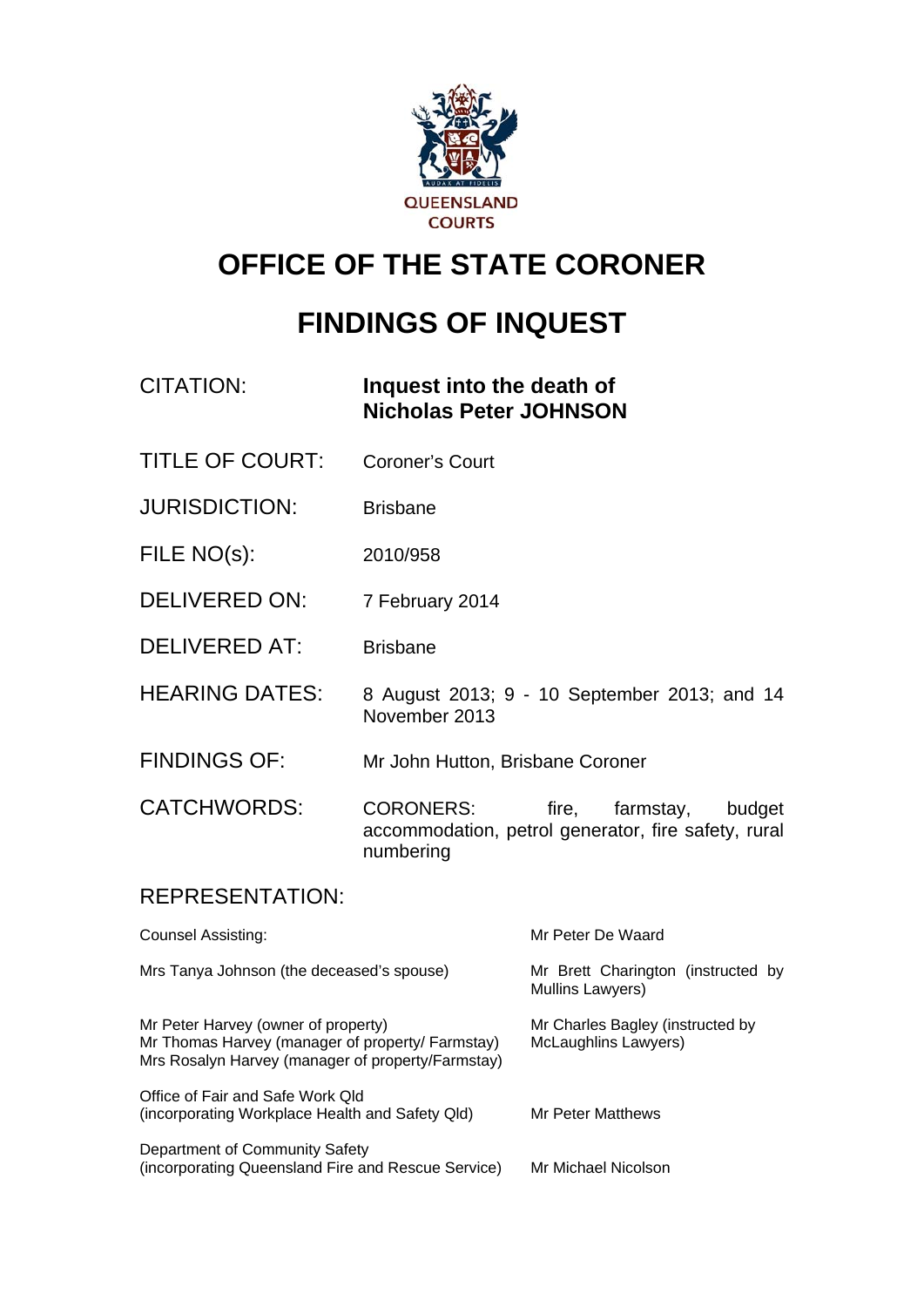The *Coroners Act 2003* provides in s. 45 that when an inquest is held, the coroner's written findings must be given to any person who I gave leave to appear at the inquest. These are my findings in relation to the death of Mr Nicholas Peter Johnson. They will be distributed in accordance with the requirements of the Act and posted on the web site of the Office of the State Coroner.

#### *Introduction*

Mr Nicholas Johnson was 47 years of age when he died in a fire on Sunday 31 July 2011, which occurred in a generator shed at a farmstay where he and his family and friends had been staying over the weekend. The property was known as 'Cloudhill Farm' at Tarome in Queensland.

These findings:

- confirm the identity of the deceased person, when, where and how he died and what caused his death
- determine the adequacy of the safety systems in place at Cloudhill Farm to manage the risk of fire and loss of life arising from the operation of the petrol generator
- determine the adequacy of government regulations for farmstays to ensure owners and managers take appropriate measures to manage the risk of fire and loss of life of guests
- determine the adequacy of government regulations relating to rural numbering in light of the delay experienced by some Queensland Fire Rescue Service (QFRS) personnel attending the scene
- consider whether any recommendations can be made to reduce the likelihood of deaths occurring in similar circumstances or otherwise contribute to public health and safety or the administration of justice.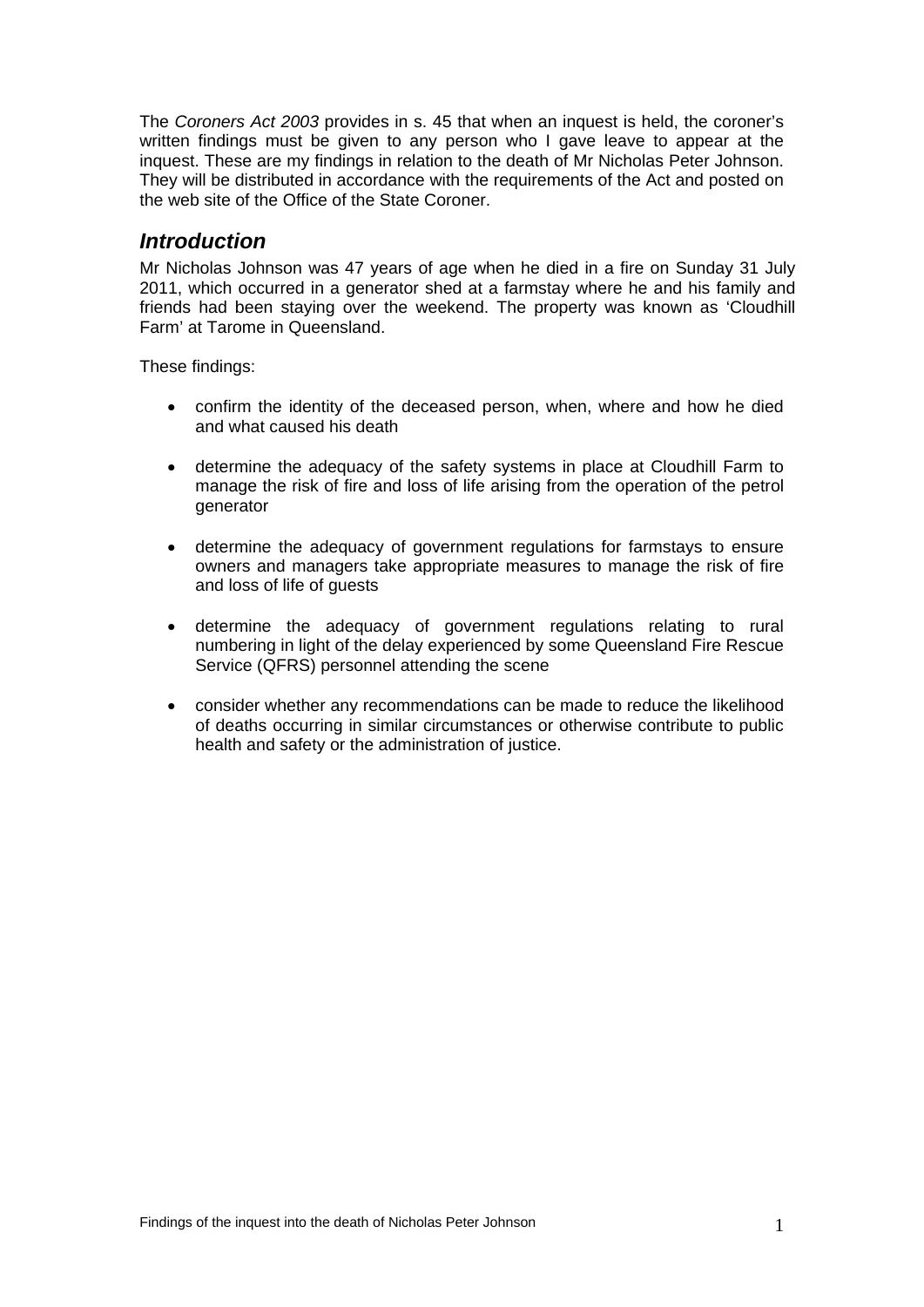# *Findings required by s. 45*

I make the following findings pursuant to s. 45(2) of the *Coroners Act 2003*:

Identity of the deceased – The deceased person was Nicholas Peter Johnson.

How he died – Mr Johnson died from smoke inhalation due to fire after attempting to refuel a petrol generator on a farmstay. His group of 18 people, including family and friends, had paid to stay at the farmstay over the weekend at Tarome in Queensland. The primary source of power to the rural property was solar power. The generator was used as a secondary source of power and was housed in a relatively closed shed with poor ventilation. Mr Johnson had received a briefing from the manager of the property in relation to the operation of the generator and it was envisaged that he may need to refuel the generator during their stay. However, he was given no instructions about the safe refuelling of the generator, nor was he given a copy of the generator Operator's Manual. A 20 litre jerry can of fuel and a plastic funnel were left behind by the manager for the purposes of refuelling the 15 litre generator tank. There were no fire extinguishers on the property and no access to a pressurised water source. The fire began at approximately 7:30am on Sunday 31 July 2011 and was caused either: as a result of Mr Johnson spilling fuel on the generator allowing fluid or vapours to contact the hot engine block and exhaust; or by static discharge igniting fuel vapours due to the build up of static charge caused by the movement of Mr Johnson's fleece and polyester jacket and the movement of a large quantity of fuel through a plastic funnel into the generator tank. Mr Johnson was unable to escape from the shed due to experiencing problems exiting through an inwards opening door. Place of death – Mr Johnson died at Cloudhill Farm, Lot 508 in the Scenic Rim Council rural zone, Tarome, in Queensland.

Date of death – Mr Johnson died on 31 July 2011.

Cause of death *–* Mr Johnson died from smoke inhalation due to fire.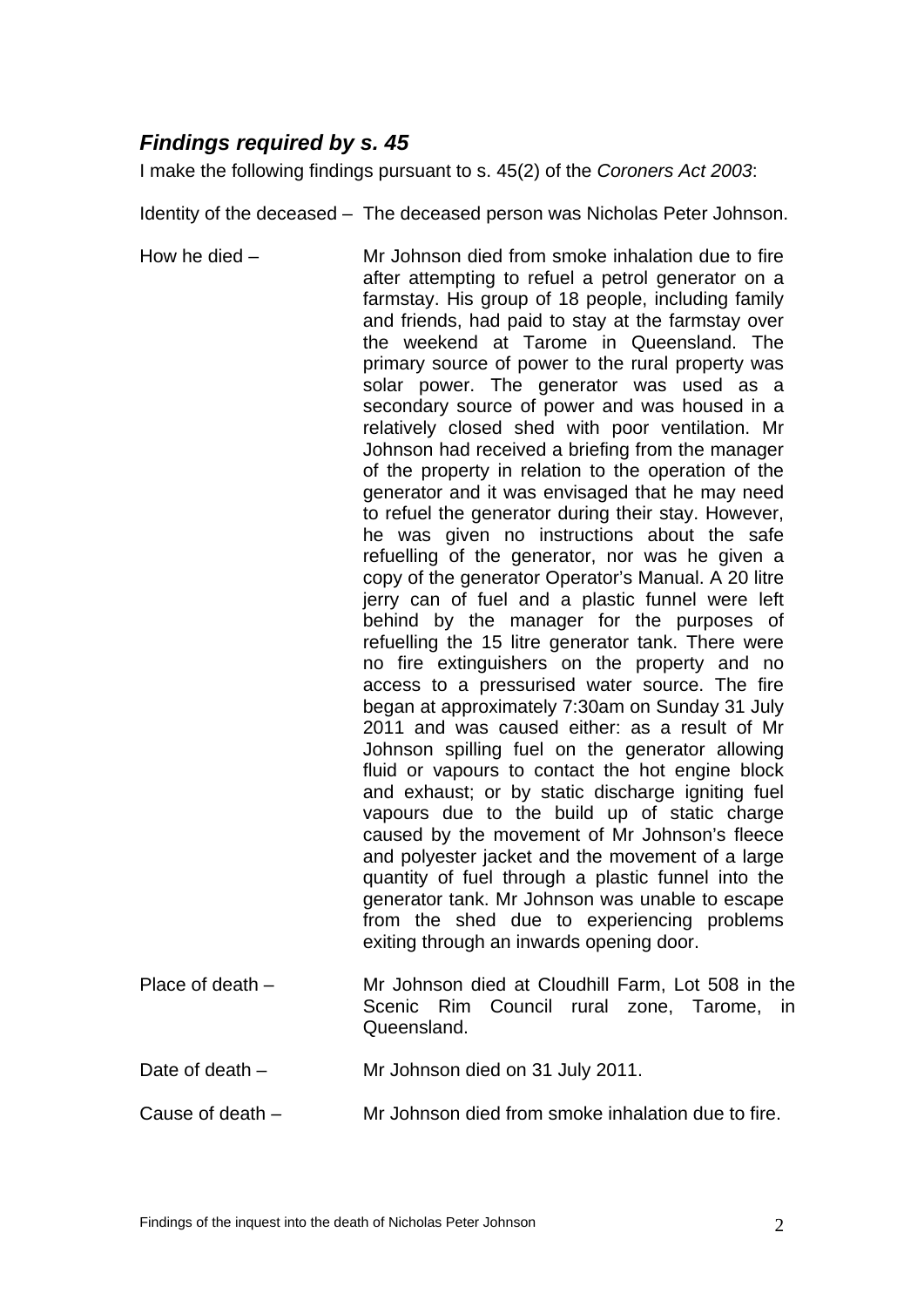## *Findings on the issues*

#### *The adequacy of the safety systems in place at Cloudhill Farm to manage the risk of fire and loss of life arising from the operation of the petrol generator*

I find that the safety systems in place at Cloudhill Farm to manage the risk of fire and loss of life arising from the operation of the petrol generator were inadequate. This is because:

- The portable petrol generator was housed in a poorly ventilated shed against the manufacturer's recommendation, which significantly increased the risk of fire. This was in circumstances where the portable generator was permanently installed for the purposes of providing a secondary power source to the property and it was likely to be used by paying guests at the farmstay, many of whom would not have had any experience with such machinery.
- The exit point within the generator shed in the event of a fire was inadequate. The main door was inwards opening and difficult to navigate around in an emergency. Paying guests were not familiarised with the existence and operation of the roller door.
- A 20 litre jerry can containing large quantities of fuel and a small plastic funnel was supplied to paying guests for refuelling purposes, contrary to the generator manufacturer's recommendations. This increased the risk of the petrol splashing; overfilling; and a spark due to static discharge. This in turn increased the risk of fire.
- There was no fire safety equipment (such as fire extinguishers or a water supply with adequate pressure) accessible to paying guests on the property.
- There was no fire evacuation plan in the event of a house or shed fire.
- The generator Operator's Manual, which contained vital information regarding safe refuelling, was not made available to paying guests. This was despite Mr Thomas Harvey having read the manual, a warning within the manual that it should be read prior to operating the generator, and Mr Harvey having the manual in his possession at the dwelling.
- The briefing provided by Mr Harvey to nominated persons within the group regarding the operation of the generator did not include sufficient information regarding the safe refuelling of the generator or a physical demonstration.
- Written instructions regarding the safe refuelling of the generator, such as the ones Mr Harvey claimed he kept for his own purposes, were not provided to paying guests.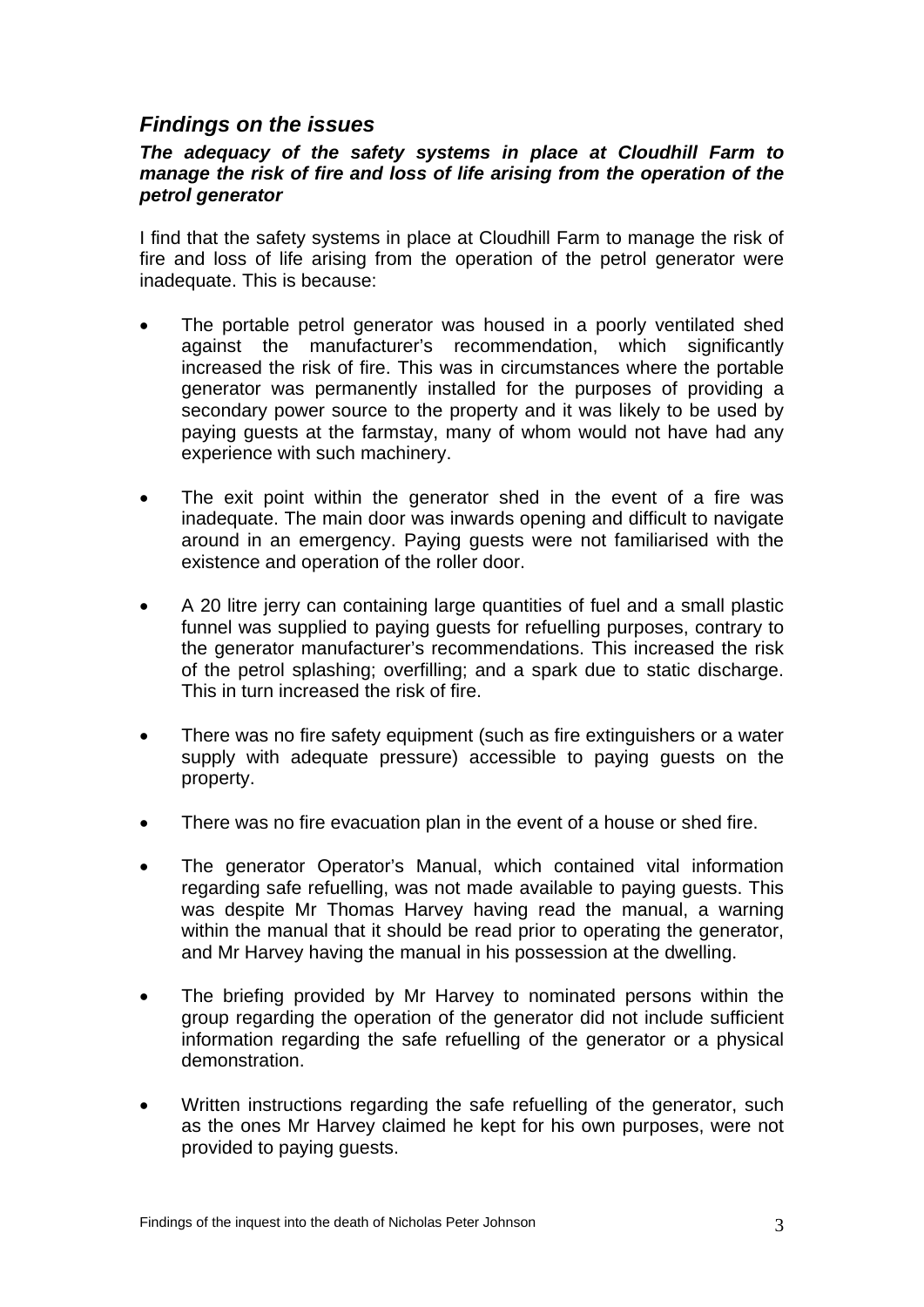- The 'Cloudhill Conditions Form' that Mr Harvey said was provided to guests to sign after receiving a briefing, made no mention about the generator.
- The 'Cloudhill Handy Hints' poster, which was posted within the dwelling, pointed out some common dangers on the property but made no mention of the generator.
- There had been no safety audit conducted of the property prior to it being rented out as a farmstay to paying guests.

I find that the inadequate safety systems in place at the time the group, including the Johnson family and friends, visited Cloudhill Farm contributed to Mr Johnson's death.

#### *The adequacy of government regulations for farmstays to ensure owners and managers take appropriate measures to manage the risk of fire and loss of life of guests*

I find that the government regulations for farmstays to ensure owners and managers take appropriate measures to manage the risk of fire and loss of life of guests are inadequate.

More stringent fire safety standards such as that which apply to budget accommodation under the *Building Act 1975* (*Building Act*) would not have applied to this farmstay, even if the owner had lodged the relevant applications through local council. This is because the more stringent standards are not aimed at accommodation where group bookings rather than individual bookings are made.

Since fires do not distinguish between these different groups of people, neither should the regulations. A farmstay setting is one in which large groups of people are often accommodated in the one building in circumstances where machinery such as generators are in operation and the risk of fire is high.

This case has demonstrated the danger of relying on owners and managers of such tourist accommodation businesses taking appropriate action to adequately manage the risk of fire and loss of life of guests

#### *The adequacy of government regulations relating to rural numbering in light of the delay experienced by some Queensland Fire Rescue Service personnel attending the scene*

I find that the lack of government regulation mandating rural addressing is inadequate in an emergency response situation.

In this case, the lack of rural numbering did not result in a delay for the first QFRS responders and did not contribute in any way to Mr Johnson's death. However, this experience demonstrates that a lack of rural numbering could quite easily result in a material delay in future emergency response cases.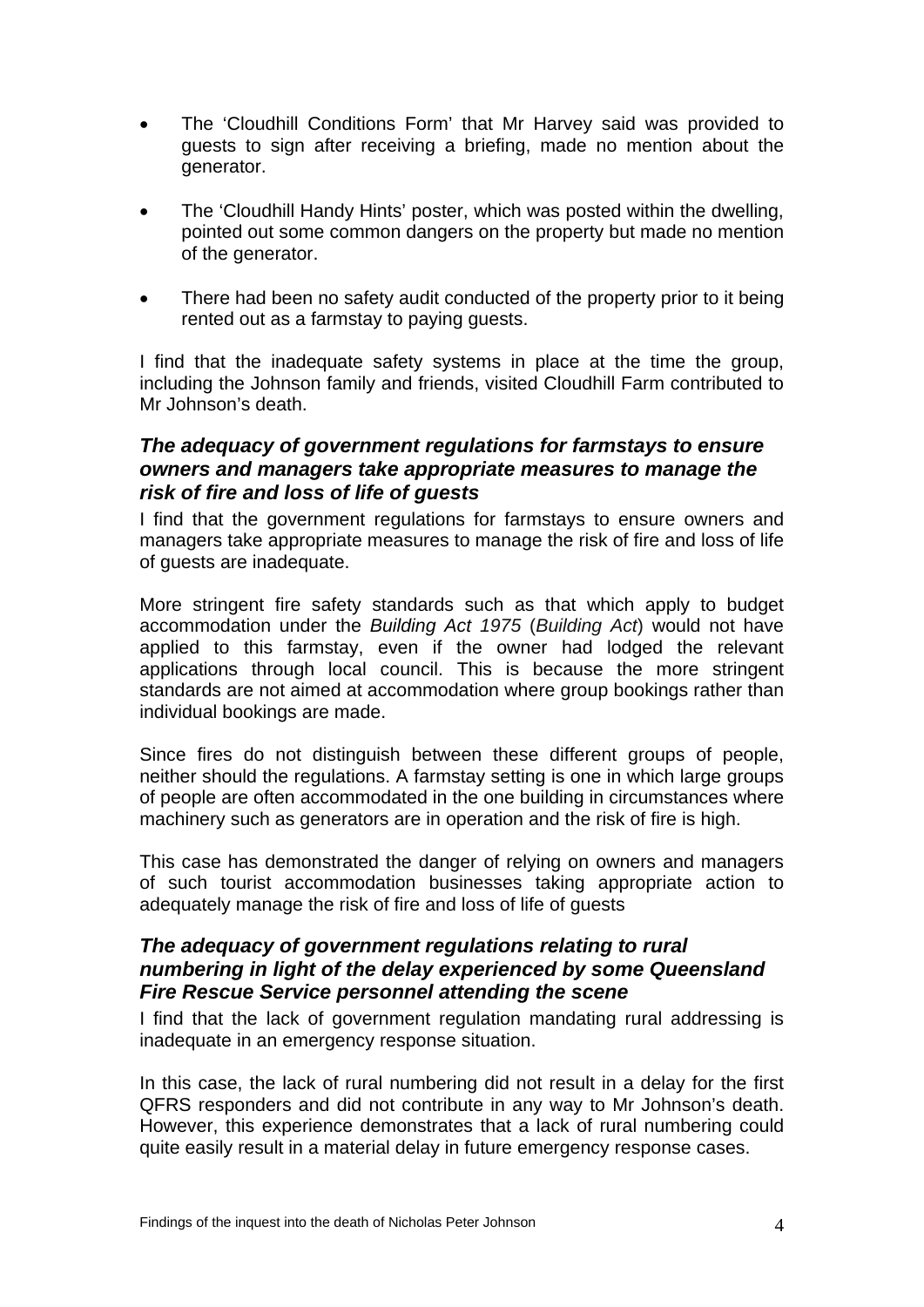The paying guest who made the first phone call to emergency services was asked for an address, a suburb, and a direction from the nearest landmark. She was unable to provide this. One of the QFRS units which responded to the emergency also experienced delay and confusion when attempting to locate the property. All QFRS personnel who attended the scene agreed that a rural number would have assisted them when responding to the emergency.

## *Evidence, discussion and general circumstances of death*

## *Background*

Mr Johnson was 47 years of age when he died in a fire whilst attending to a petrol generator at a farmstay on Sunday morning 31 July 2011. He was survived by his wife and two children (who were aged two and five years at the time of his death).

In a statement read out on behalf of Mrs Tanya Johnson at the inquest, she described her husband as a kind and caring man, a loving husband, doting father, conscientious employee and a generous friend.

The farmstay was on a rural property, which was then known as 'Cloudhill Farm' at Tarome, situated near the Cunningham Highway, approximately 100 kilometres south west of Brisbane. The property was within the rural zone of the Scenic Rim Regional Council area. There was no rural numbering or address for the property or any other means of easy identification (such as a sign at the entrance way off the road).

The property was primarily used as a privately owned operating farm up until 2010. In 2010, the owner, Mr Peter Harvey, agreed that his son, Mr Thomas Harvey, could manage and operate the property as a farmstay for tourists. Within its first year of operation, the property was rented out through the internet site 'stayz.com.au' to large groups of up to 18 tourists at a time, every second weekend on average. The property was always rented as a whole, rather than by separate rooms, and always under the one booking. The rest of the time it was used as a residence by the Harveys or as a retreat for extended members of the Harvey family and friends.

The Johnson family and their group of friends, comprised of ten adults and eight children, paid Mr Harvey approximately \$1,800 for their two night stay in 2011. Each of the four families electronically deposited their share of the rent directly into Mr Harvey's bank account. The same group had previously rented the property about a year earlier.

The main dwelling on Cloudhill Farm was a two storey old Queenslander comprising of seven bedrooms and two bathrooms. There was no mains power connected to the property and no land phone line. The dwelling and sheds obtained power from batteries, which were charged primarily by solar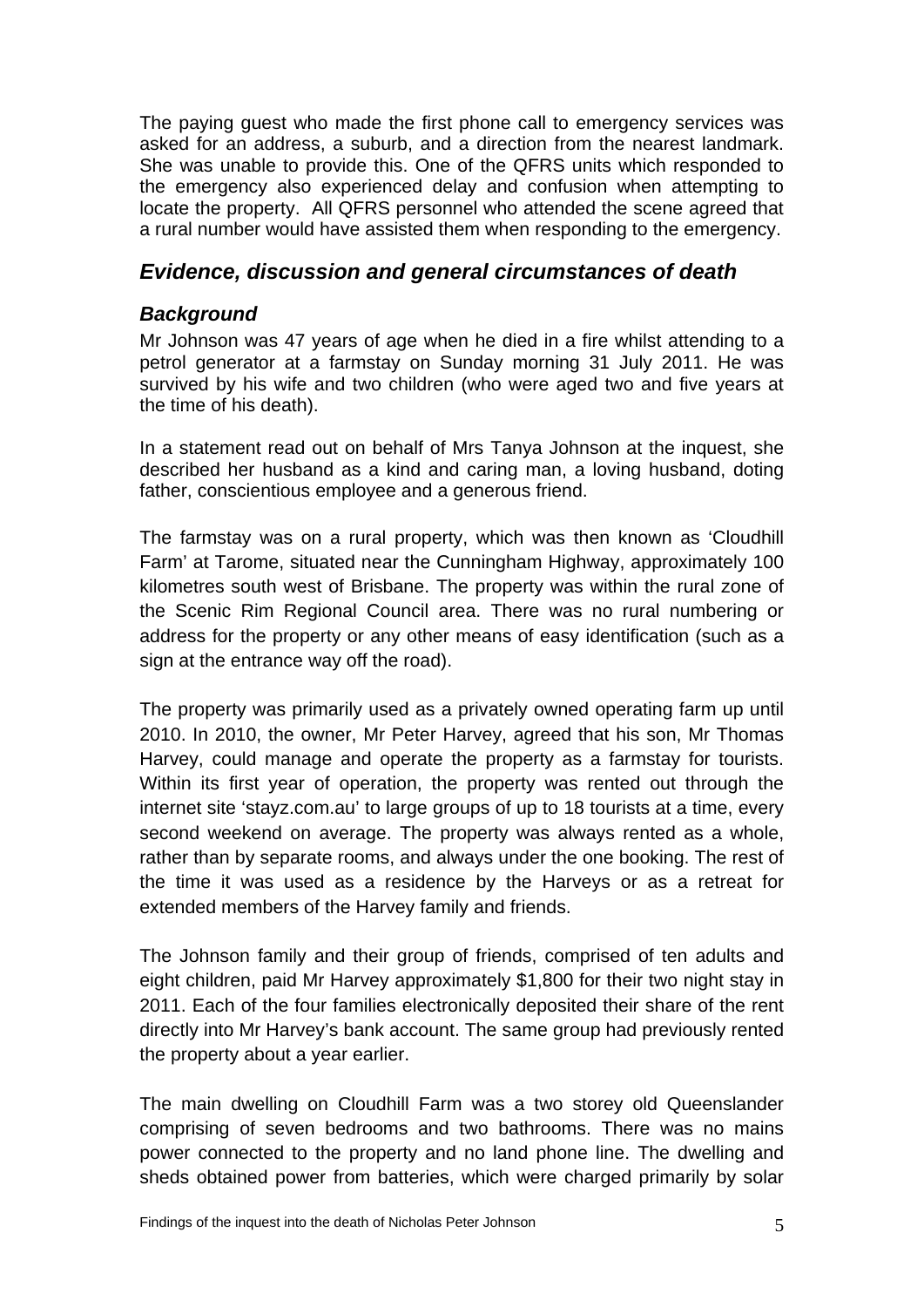panels, and secondarily by a petrol generator. There were two external sheds, one of which housed the generator (the generator shed).

The petrol generator was positioned to the right of the shed as you walked through and around the main entrance door. The generator was an air cooled Honda 6.8 kva petrol portable generator with a 15 litre long range fuel tank. The portable generator was permanently in place through a fixed installation completed by a qualified electrician.

The generator shed was approximately three metres wide, six metres long and 2.4 metres high. It was constructed from timber beams with corrugated iron wall sheeting, on a concrete slab. There were some gaps around the eaves of the roof. The main door into the shed was inwards opening (with the hinges on the right hand side as you faced the door from the outside). There was also a roller door to the left hand side of the shed when facing the entrance door. There were two small windows (one high above where the generator was positioned and one high on the opposite side of the shed). Besides housing the generator, the shed was also used to store old furniture and equipment. It would appear that the majority of the furniture was stored on the opposite side of the shed to where the generator was positioned and that it was relatively easy to navigate around the furniture when attending to the generator in the shed. The lighting in the shed was poor but it was possible to see what you were doing in the day time. Mr Harvey said there was a light in the shed but it was not identified or used by any of the witnesses and it presumably relied on solar power/generator power.

A 20 litre jerry can was stored within the generator shed on the concrete, one to three metres away from the generator. There was no sprinkler system within the shed and no fire extinguishers or fire fighting equipment. Although there was a gravity fed water tank near the shed, there was no hose connected to it. The shed was situated approximately 35 - 60 metres north of the main dwelling.

Mr Harvey said in oral evidence that the roller door of the shed was permanently chocked with wood, so that it was partly open. None of the three witnesses recalled seeing any roller door, but remnants of the roller door were identified by the fire investigators during their investigation.

#### *Safety System in place at Cloudhill Farm*

#### **No provision of the generator Operator's Manual**

In oral evidence, Mr Harvey admitted to having possession and reading the Operators Manual for the petrol generator. He stored the manual and other generator documentation in a plastic bag in the middle drawer under the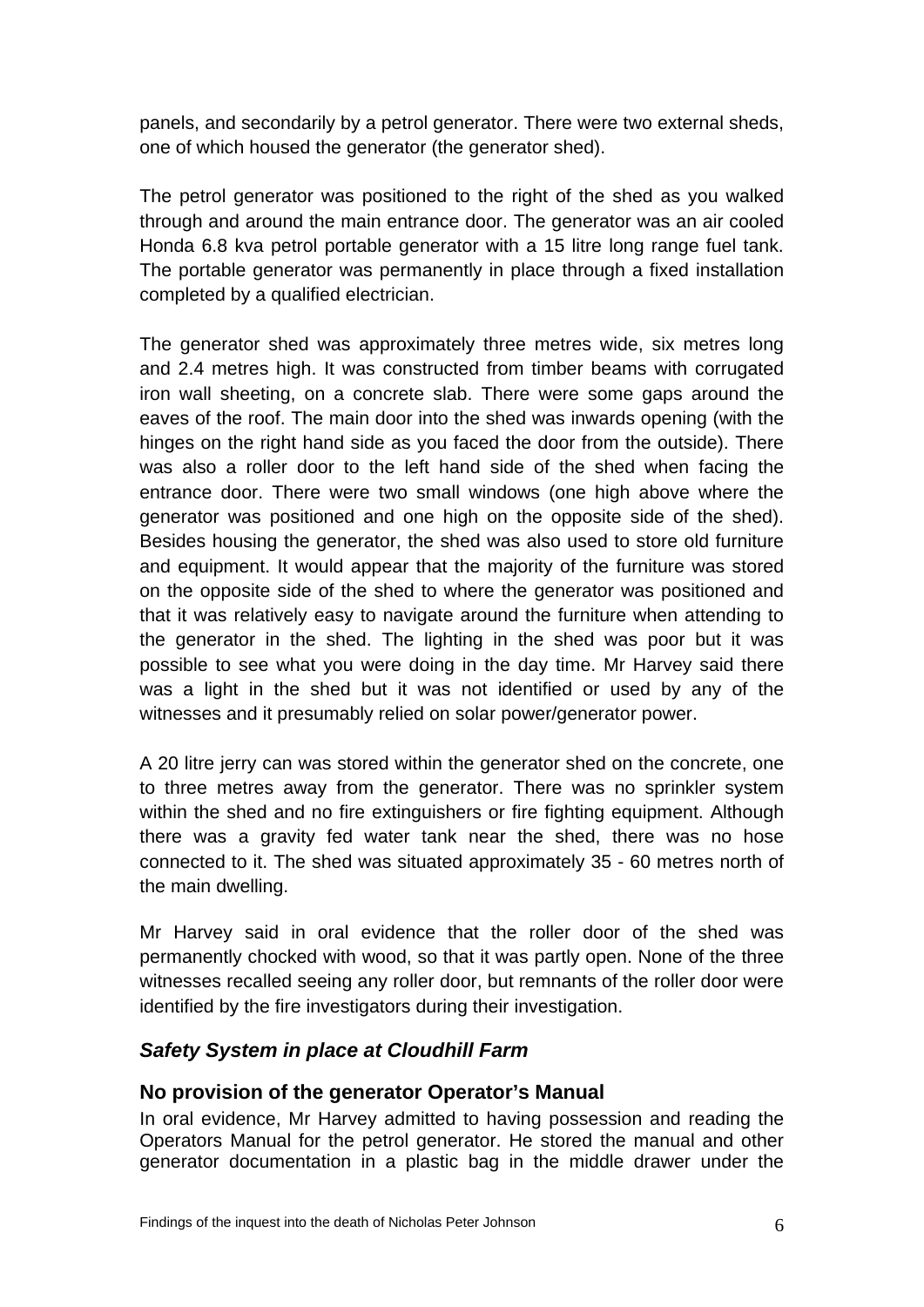television of the dwelling, but he did not advise paying guests where it was located.

It is noted that the relevant Honda Owner's Manual says to read the manual before operating the generator. The manual provides a range of safety information of relevance to this case. Examples include:

- Your engine's exhaust contains poisonous carbon monoxide.
- Do not run the engine without adequate ventilation, and never run the engine indoors.
- The engine and exhaust become very hot during operation.
- Refuel in a well-ventilated area with the engine stopped. If the engine has been running, allow it to cool first. Never refuel the engine inside a building where gasoline fumes may reach flames or sparks.
- Refuel carefully to avoid spilling fuel. Do not fill the fuel tank completely. Fill tank to approximately 25 mm (1 inch) below the top of the fuel tank to allow for fuel expansion. It may be necessary to lower the fuel level depending on operating conditions.
- WARNING:
	- Gasoline is highly flammable and explosive, and you can be burned or seriously injured when handling fuel.
	- **Stop engine and keep heat, sparks, and flame away.**
	- **Handle fuel only outdoors.**
	- Wipe up spills immediately.
- Keep the engine at least 1 meter (3 feet) away from buildings and other equipment during operation. Keep flammable materials away.

The manual also suggests that the following warning stickers are on the generator:

- Gasoline is highly flammable and explosive.
- Turn engine off and let cool before refuelling.
- The engine emits toxic poisonous carbon monoxide gas. Do not run in an enclosed area.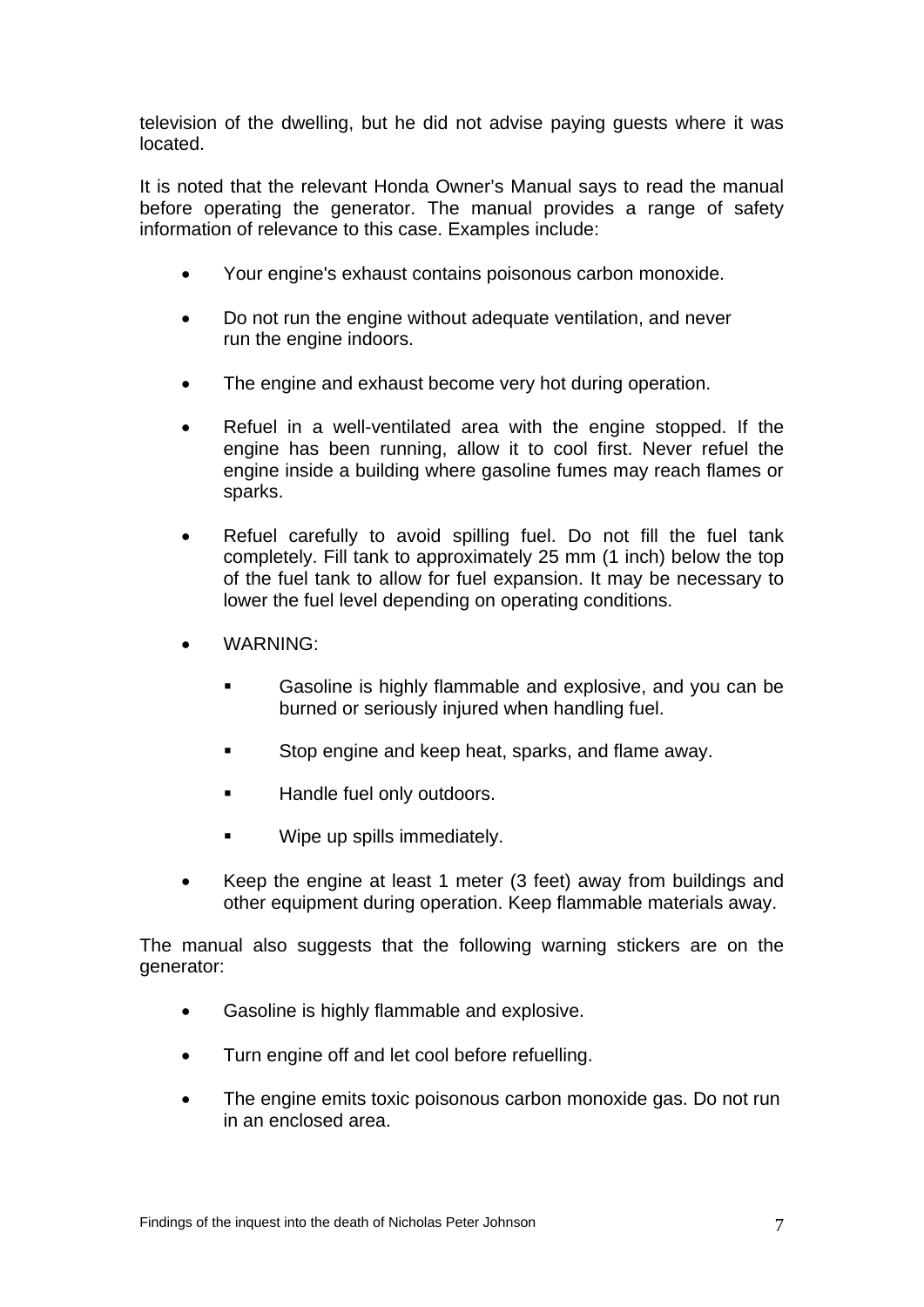Due to the age of the generator (having been purchased in 2000) and the poor lighting conditions within the shed, it is unlikely these warnings would have been easily readable.

In oral evidence, Mr Harvey acknowledged that he was aware that the manual contained pages relating to the safe operation of the generator, including safety tips about refuelling. However, he did not accept that it was necessary to provide a copy of the manual to paying guests, nor to advise them where the manual was located.

Mr Harvey felt the manual was far too comprehensive for his paying guest's needs. He was of the opinion that manuals help people understand how a machine works but are not essential to the operation of them. He said that manuals were only important from a safety perspective when doing work on the machine.

Mr Harvey said that he adequately relayed the manual's safety instructions regarding refuelling of the generator to paying guests through provision of a verbal briefing to nominated male persons he termed as 'power monitors'.

Mr Harvey said that if guests needed to know where the manual was, all they needed to do was make a phone call to him and ask. However, Mr Harvey did accept that in hindsight, he should have copied the refuelling page of the manual and placed it near the generator.

#### **Briefing provided by Mr Harvey**

In oral evidence, Mr Harvey placed great emphasis on the detail of his briefing to nominated power monitors from each group regarding the use of the solar system and generator at the beginning of their stay.

He said that he arrived at what he considered to be an appropriate briefing using his common sense, training and background as well as information he acquired after reading a number of manuals.

Mr Harvey advised that he provided the same briefing to each power monitor in relation to the use of the generator, regardless of their level of experience. He said that although some words may vary, the sequence of his briefing would remain the same. He said the briefing would normally go for a minimum of 30 minutes. During the first inquest sitting, he said he spent about an hour briefing Mr Johnson on Friday afternoon 29 July 2011. During the second inquest sitting, he said he spent at least an hour and a half briefing Mr Johnson. He confirmed they were standing the whole time and Mr Johnson did not complain of any pain, despite having had hip surgery a month prior. Mr Harvey also said he spent about an hour briefing the power monitor, Mr Andrew Tatum, of the group who stayed at the property the weekend prior.

Mr Harvey was very specific at the inquest about the sequence of the briefing he provided to the power monitor. He said he would begin by going through the solar power board and the readings in the solar power room at the main dwelling. They would then turn the tap on in the bathroom to activate the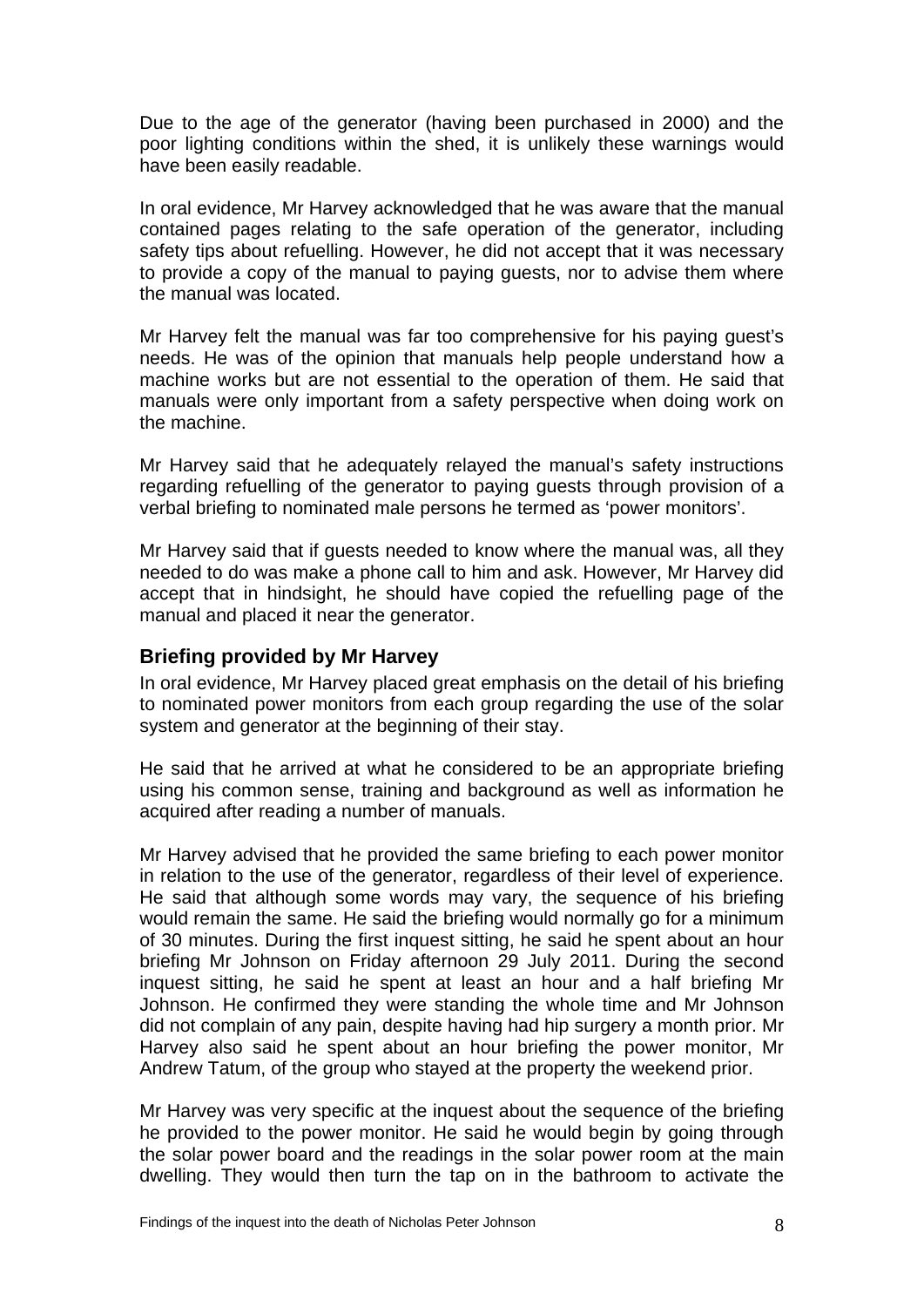water pump and look at the readings. He did this to demonstrate the load on the system when using the water pump. Mr Harvey would then go through the lights and the circuit board in the house, which was separate to the normal household safety board.

From there, they would walk down to the generator shed. Mr Harvey said that he would show them how to start the generator and then get them to start the generator themselves. He would request that guests keep the door of the generator shed open whilst the generator was running. They would then leave the shed and return to the solar power room. They would look at the numbers on the screen to observe the impact that running the generator was having on the solar power system.

They would then go back to the generator shed and turn the generator off. Mr Harvey said he would direct them to wait with him outside the generator shed for five minutes to allow the carbon monoxide build up within the shed to clear and for the engine to cool down before filling it with fuel.

Mr Harvey said he would then take them back inside the generator shed after five minutes, show them where to locate the jerry can of fuel and ask them to put the jerry can back in the same spot after using it.

Mr Harvey said that he would remove the generator fuel lid, place the plastic funnel snugly onto the neck of the machine, then locate the jerry can, and open it. He said that he would not physically pour any fuel into the generator as part of his demonstration, because he knew that he had already prefilled the generator three quarters or so full.

Mr Harvey said that he provided a full detailed brief to Mr Johnson prior to his death. He is adamant that he showed Mr Johnson how to refuel the machine. He also said that Mr Johnson received the same briefing from him when their group stayed at Cloudhill Farm the year before in 2010.

Mr Harvey claims that Mrs McDarra was not present for the refuelling part of the briefing. He said he stayed behind at the generator shed with Mr Johnson for about 30 – 40 extra minutes to have a 'men's chat'. He said that he had a good conversation with Mr Johnson about motorbikes and he seemed quite proficient. He saw no indication that Mr Johnson was uncomfortable with machinery. He was not aware that Mr Johnson had no prior experience with generators. At one point during examination, Mr Harvey said that the reason he did not provide Mrs McDarra with the refuelling briefing was because she disappeared to help with the children and took no further interest in the rest of the briefing. At another point, he said he did not provide the refuelling briefing to Mrs McDarra because she was not required to be there. He was 'old school' and did not expect females to have to refuel machinery on the property. He said that if it turned out that Mr Johnson was unable to refuel the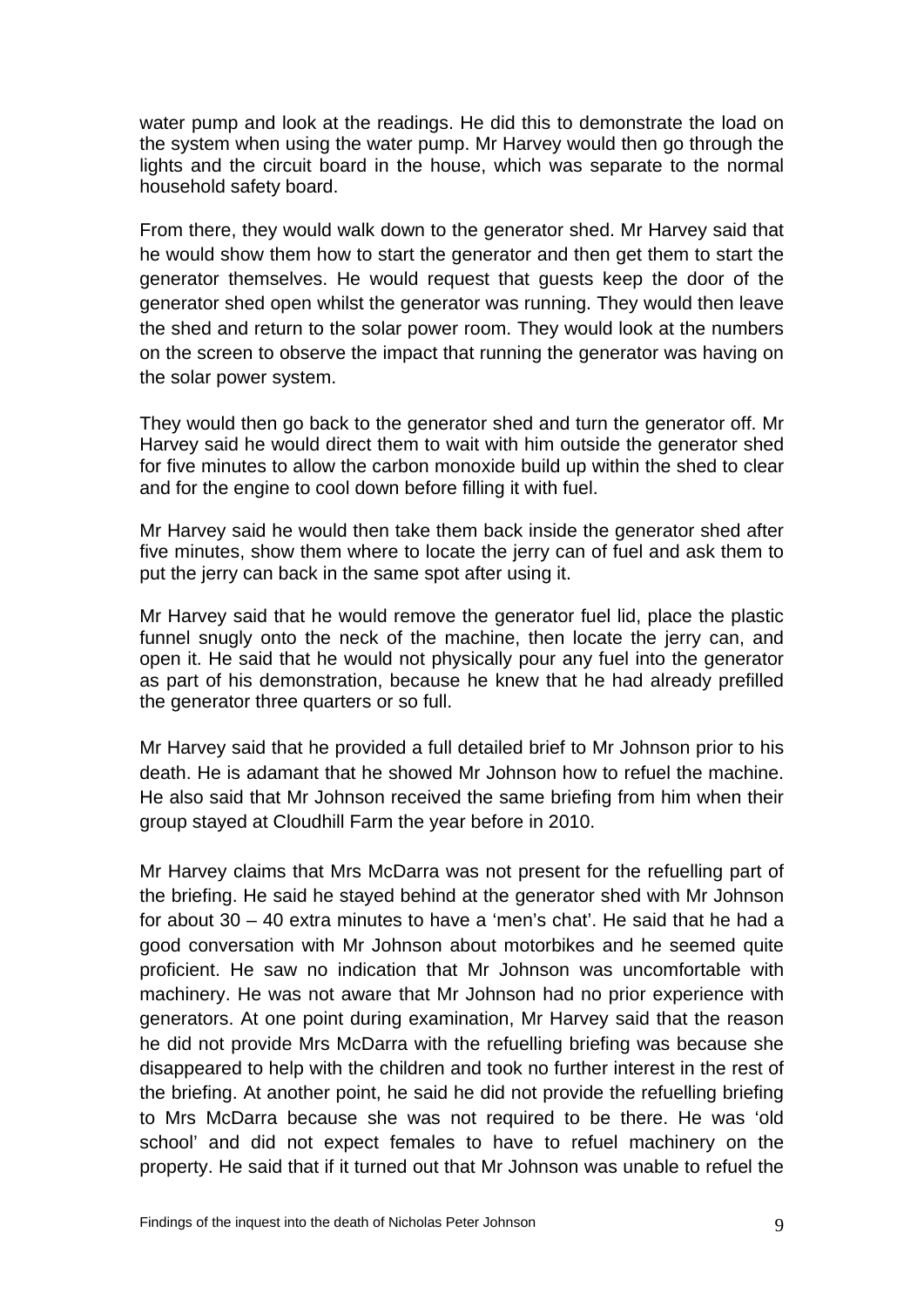generator during their stay, he would have expected the other paying guests to phone him or simply not use the generator.

Mr Harvey said that the power monitor he appointed was also the fire monitor in the sense that they had all encompassing duties and they were briefed about a bush fire evacuation plan and about the fire exits within the main dwelling as well as other hazards.

The inquest heard from three witnesses who have previously received a briefing from Mr Harvey. The first witness was Mr Nicholas Bailey who had received the briefing from Mr Harvey during the group's first stay at the property in 2010 (the year prior to the fatal incident). The second witness was Mrs McDarra. The third witness was Mr Andrew Tatum, who received the briefing from Mr Harvey when his group stayed at the property the weekend before the fatal incident in 2011.

The accounts provided by these three witnesses are inconsistent with Mr Harvey's version of events in the following material respects:

- They all estimate that the duration of the briefing provided to them by Mr Harvey was between 10 and 20 minutes (and that only about half of that time was spent on the petrol generator).
- They are all certain that Mr Harvey did not provide a physical demonstration or a verbal explanation about how to safely refuel the generator.
- They all say they were not instructed by Mr Harvey to wait outside the generator shed for at least five minutes before refuelling the generator (and they did not do this with Mr Harvey during the briefing).
- None of them recollect that there was a plastic funnel with the jerry can or the generator and they cannot recall this being pointed out to them by Mr Harvey.
- They all say that the door of the generator shed was inwards opening and that they had to push it in from the outside to get into the shed.
- None of them recall Mr Harvey saying anything about keeping the door open when running the generator.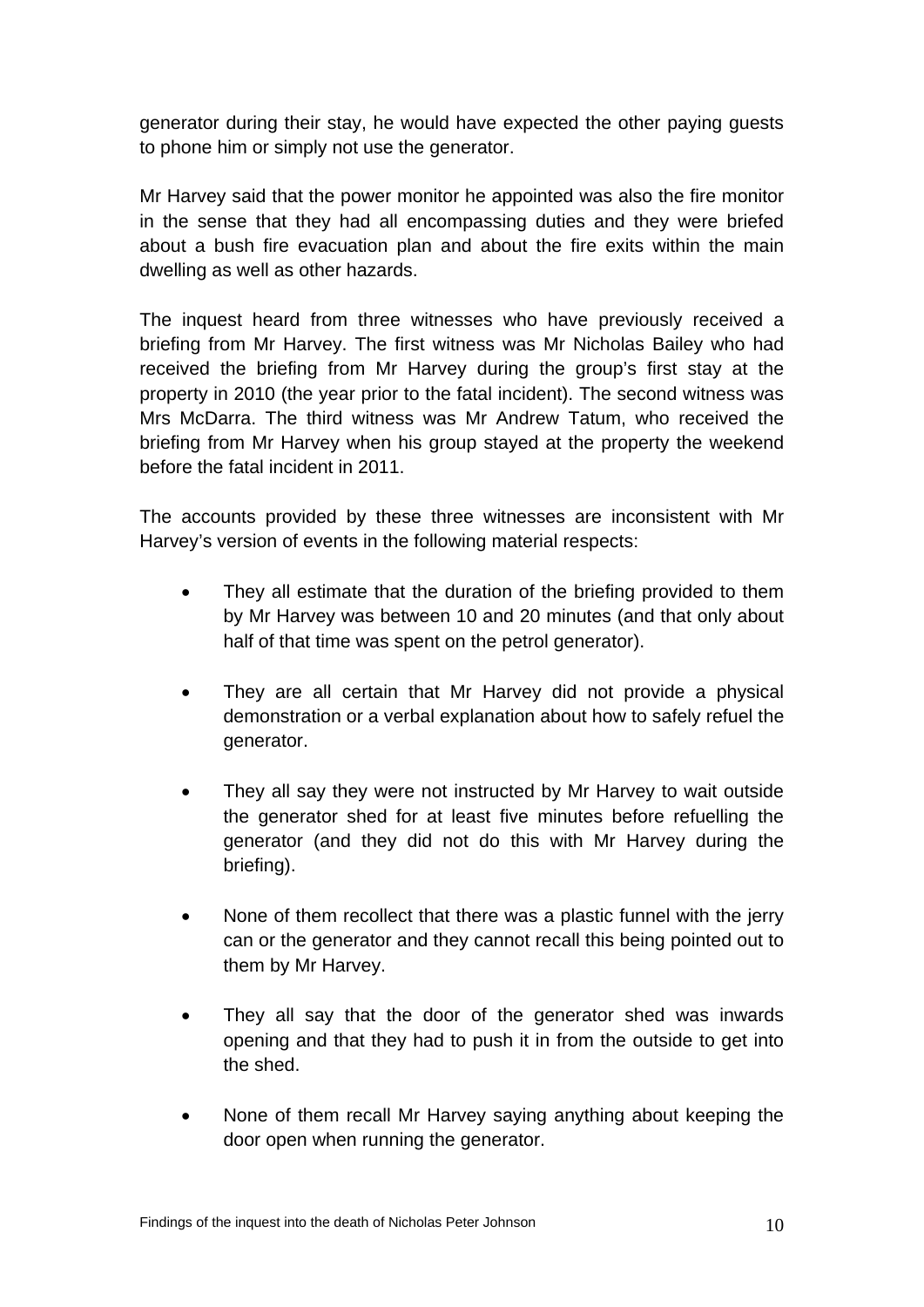- None of them recall that the roller door was chocked open.
- None of them recall being told anything about fire evacuation plans or exit points from the dwelling.

Mrs McDarra is adamant she was present during the briefing in 2011 and has a very different recollection about the level of detail provided by Mr Harvey to that claimed by him at the inquest. She is adamant that there was never an explanation or a physical demonstration about refuelling provided by Mr Harvey. He simply pointed out where the fuel cap on the generator was and where the jerry can was, in the event the generator needed to be refuelled.

Mrs McDarra recalls Mr Johnson and Mr Harvey discussing motorbikes but said that this was at an earlier time in the afternoon down at the main shed after she and others had gone for a drive with him in the old truck. The only point she said where she left Mr Johnson and Mr Harvey during the briefing was when the discussion in the solar power room was getting a bit technical. She turned away to leave the room but they followed her and they all walked down to the generator shed together.

## **Mr Harvey's handwritten briefing notes**

During the first inquest sitting, when asked by counsel assisting whether he had his briefing written down anywhere, Mr Harvey said that he had handwritten briefing notes in his personal file. He said he would usually read them before guests arrived to prompt him to ensure he covered all the points during his briefings. He said he did not provide them to anyone. They were just for himself, but if a paying guest had asked him for a copy, he would have provided it to them.

Mr Harvey said that he kept his briefing notes in the middle drawer beneath the television at the dwelling of Cloudhill Farm and that he still had them in his possession. When asked by counsel representing the next of kin whether he had thought about producing the written notes to the coroner, Mr Harvey said he had not thought about it.

Whilst the inquest was adjourned, I issued Mr Harvey, through his solicitors, with a Notice to Produce his original briefing notes. This was required one and a half weeks prior to the re-commencement of the inquest. A copy of the briefing notes was only produced by Mr Harvey's solicitors late on the afternoon prior to the re-commencement of the inquest. The so-called original briefing notes, which were undated, were not produced until the morning the inquest re-commenced.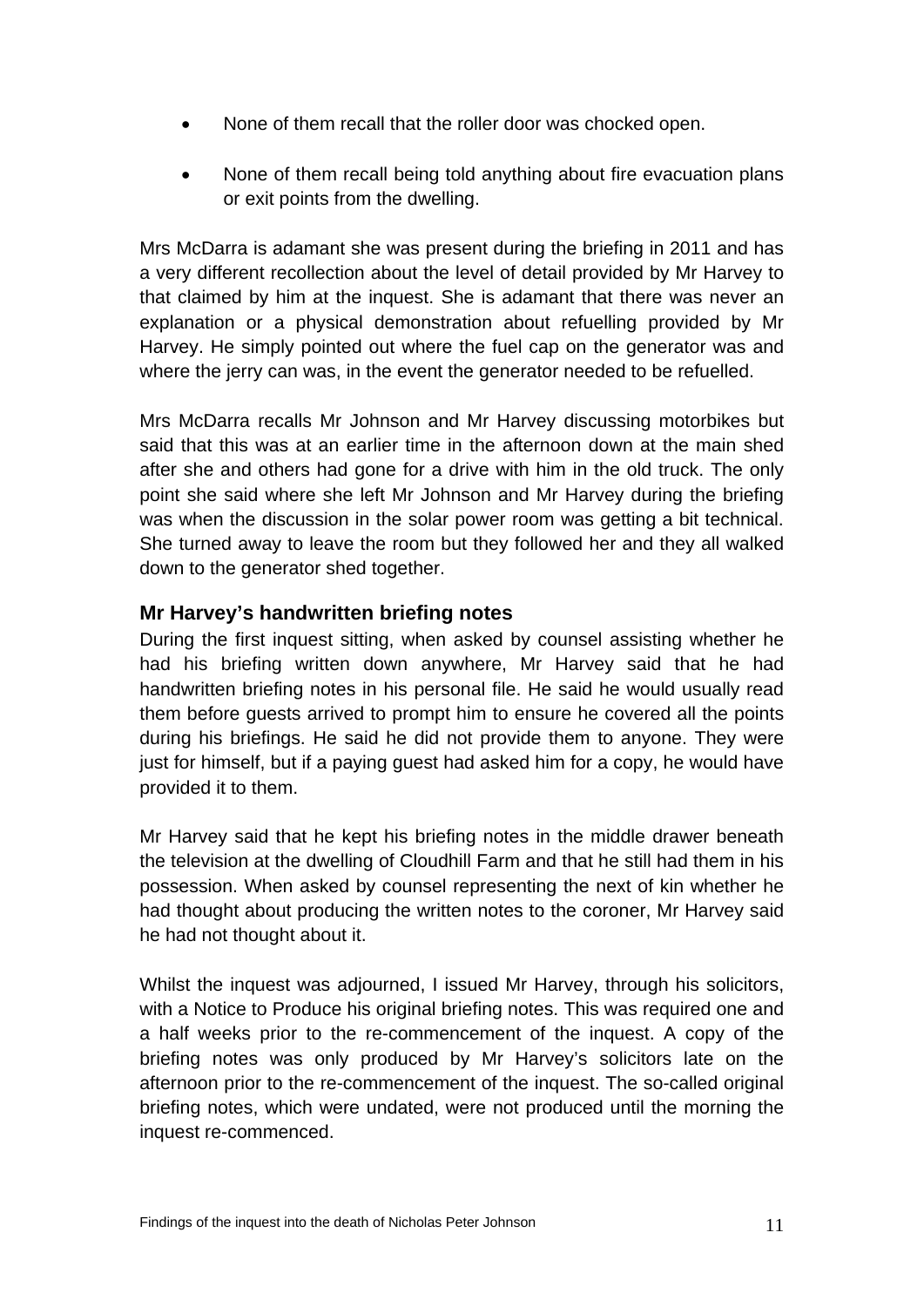During the second inquest sitting, Mr Harvey gave evidence that he prepared his written briefing notes in about November of 2010. He said he wrote them out in case one of his sons was going to do a briefing to guests for him, as he was planning to go away on holidays. He said he never actually went away and he later used the notes to prompt himself only once or twice. He said he did not recall saying at the previous inquest sitting that he would usually use them to prompt himself every time a group of guests came out. He could not provide any explanation as to why he would refer to the notes, as he was fairly familiar with the equipment and he said he did not need his notes.

Mr Harvey also did not have an explanation as to why it was good enough for him to provide his son with detailed written briefing notes but not good enough to provide them to paying guests. He said he expected his paying guests to retain 35 – 40 minutes of the detail provided to them during his briefing but wanted his son to have written notes to 'fall back on'. He could not explain why he did not provide the same notes to his guests to fall back on. He said that the system (together with his verbal briefing) was pretty simple to operate.

In terms of the time delay providing the original notes to me, Mr Harvey claimed he did not know that I had issued him with a notice to produce them. This was supported by his counsel advising me that his solicitor had never advised him of the Notice. He said that his wife had only faxed a copy of the notes to his solicitor earlier in the week in relation to a discovery letter he had received from Carter Newell solicitors to produce all relevant documents in relation to civil dependency claim proceedings.

Mr Harvey's counsel advised me at the re-commencement of the inquest that the original handwritten notes had not been provided to Mr Harvey's solicitor or counsel until the day prior to the recommencement of the inquest. Counsel had a conference with Mr Harvey 10 days prior to the recommencement of the inquest and Mr Harvey indicated to him at that stage that he could not find them.

A copy of an e-mail sent by Mr Harvey to his solicitor on 5 September 2011 was tendered by his counsel at the inquest. Counsel representing Mr Harvey advised me that the e-mail was a typed version of Mr Harvey's notes (except with some embellishments rather than abbreviations). It was suggested that although the original copy was never seen by Mr Harvey's legal representatives until recently, the hand written briefing notes did in fact exist in 2011 and they were not a recent fabrication.

In re-examination by counsel assisting, Mr Harvey advised that he had transferred his written notes into typed form in mid August 2011. In cross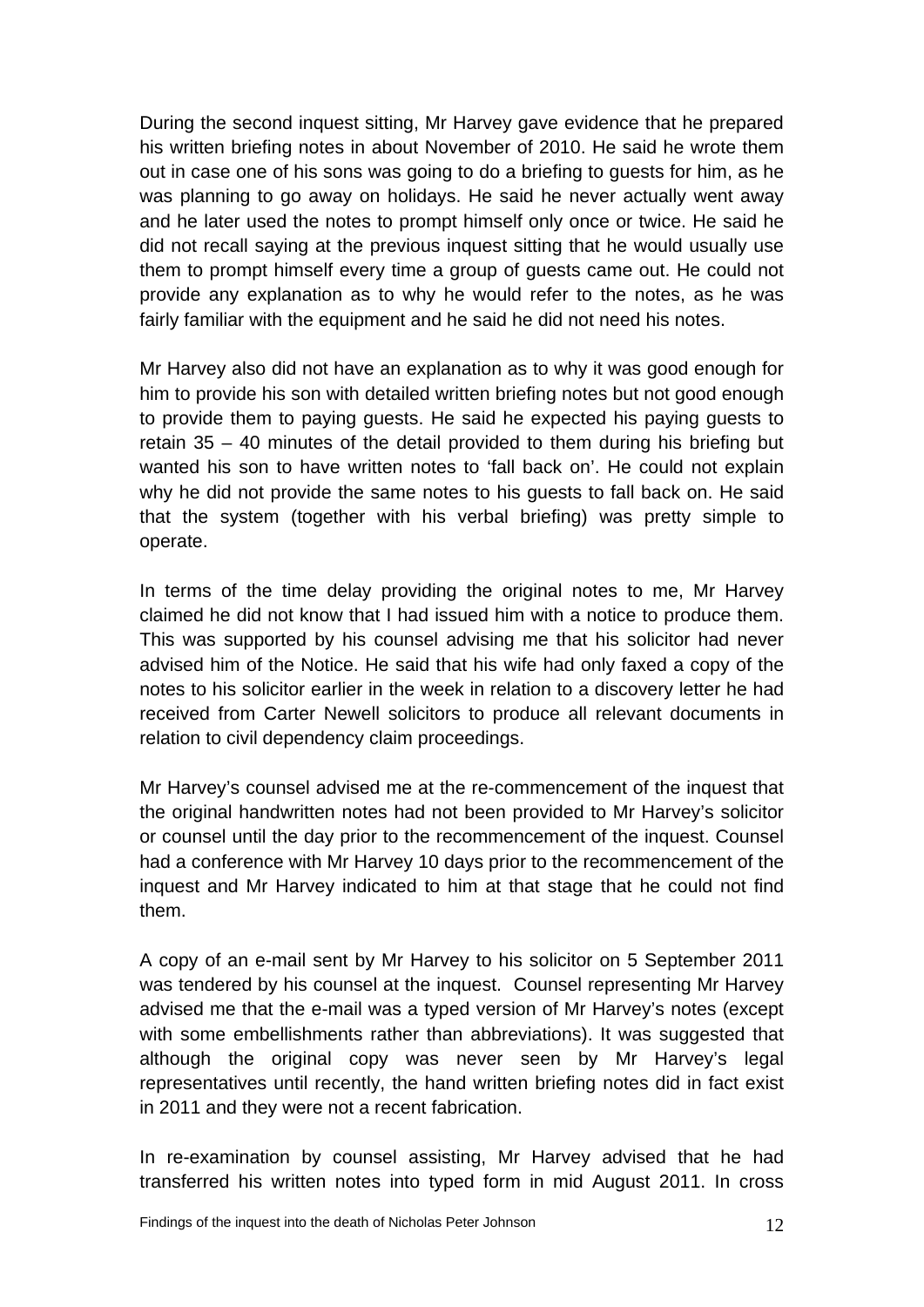examination by counsel representing the next of kin, Mr Harvey said that he copied his handwritten notes into the body of the e-mail but that the typed version was better laid out than the original. He later admitted to adding an extra line in his typed version in capital letters: 'NEVER TRY TO FUEL WHILE THE ENGINE IS RUNNING', that did not appear in his handwritten notes. He said the line came straight out of the Operator's Manual and he verbally briefed it. Counsel representing the next of kin also noted there was a discrete entry at the top of one of the pages in the handwritten notes: 'Do not close door whilst machine is operating', which appears to be somewhat of a significant entry in the handwritten notes but is not so in the typed e-mail. In cross examination, Mr Harvey then said that he did not actually have the handwritten notes when he typed it up. He said he had the handwritten notes available to him but he typed it from his memory of the briefing.

Counsel representing the deceased's next of kin produced a copy of a letter from Carter Newell solicitors on behalf of Mr Harvey's insurer of the property dated 23 July 2013, in relation to a civil dependency claim. The letter purported to be a copy of all of the relevant documents relating to an allegation that Mr Harvey had failed to properly instruct Mr Johnson on how to use the generator safely, especially when refuelling the generator after it had been used. Yet, the written briefing notes were not listed in that letter. The only document mentioned was the Cloudhill Conditions Form. Mr Harvey claimed that Carter Newell did not request him to provide a copy of the documents until 23 or 24 October 2013 and that prior to the inquest he had no contact with them. He agreed that this would have been a relevant document for his defence. He said an insurance investigator came around to see him after the fire but did not ask for it, so he did not produce it. He said he volunteered the fuel receipt relating to his refilling of the jerry can to the insurance investigator (which he said he delivered to the investigator). This also was not disclosed to the next of kin's solicitors. He had no answer as to why he did not volunteer the handwritten briefing notes, which would be a crucial document for his defence.

It is noted that nowhere in Mr Harvey's e-mail dated 5 September 2011, does it say that Mr Harvey provided a physical demonstration to guests as to how to refuel the generator.

It is also noted that Mr Harvey did not make any mention of his handwritten briefing notes to Workplace Health and Safety Queensland (WHSQ) inspectors when they questioned him at the property on the morning of the incident. Yet he gave them an overview of the briefing that he provided to guests and made specific mention of them signing a 'Cloudhill Conditions Form' as evidence of the briefing they received. He produced an unsigned copy of the form, yet he did not provide them with a copy of his handwritten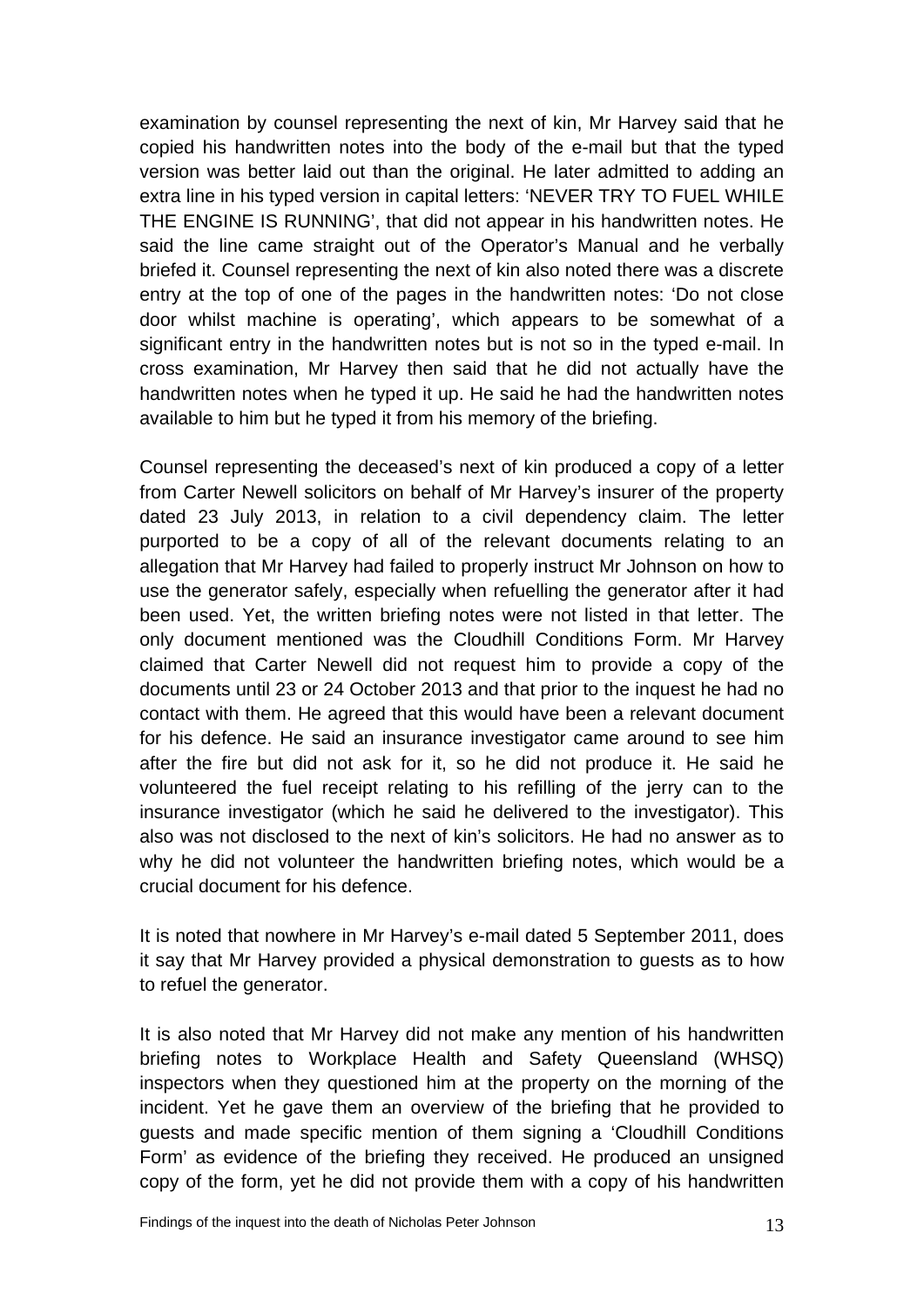briefing notes, which he could easily have done if they were located within the dwelling as he has suggested.

I find that the handwritten briefing notes produced by Mr Harvey are indeed detailed and consistent with the account given by him during the inquest about the sequence of his briefing. However, I find that they are a recent fabrication due to the number of inconsistencies in his story. The e-mail dated 5 September 2011 does no more than evidence his version of events as to the sequence of the briefing he said he provided to guests. It does not prove the authenticity of his handwritten notes.

Without being able to rely on Mr Harvey's handwritten notes to support what he said was included in his briefing, I must weigh Mr Harvey's oral evidence against the written and oral evidence provided by the three witnesses who received briefings from him.

Despite Mr Harvey having been granted privilege at the inquest in relation to key aspects of his oral evidence, I found that he was not, overall, an open and frank witness. He gave me a very strong impression that he was making his story up as he went along. He did not present as a credible witness and there were too many inconsistencies between his version of events and that of the three witnesses. Mr Tatum's evidence is of significant weight because he was not in any way related by friendship to Mr Johnson or his next of kin. Mr Bailey and Mrs McDarra also presented as reliable and credible witnesses. I therefore prefer the collective evidence of Mr Tatum, Mrs McDarra and Mr Bailey in relation to the deficiencies of the briefing over Mr Harvey's evidence in this regard.

## **The Cloudhill Conditions Form**

Mr Harvey produced two documents entitled 'Cloudhill Conditions Form' dated 2010, which appears to have been signed by Mr Johnson and Mr Bailey during their first visit to the property on 27 August 2010. Mr Harvey said that at the conclusion of the briefing he asked the power monitor whether they felt comfortable with everything and if there was anything they did not understand or wanted him to go over again. He then required them to sign the form at the conclusion of the briefing process. He said he was more insistent that the form be signed in 2010 but was more relaxed about it in 2011.

Mr Harvey said he left the form for Mr Johnson to sign after the briefing he received in 2011 but it was never signed and he did not make a big deal out of it because he was going to come back on the Saturday for activities.

The Cloudhill Conditions Form appears to be an attempt by Mr Harvey to indemnify himself and his father's business against liability. From a safety perspective, I find that the two most relevant clauses are as follows: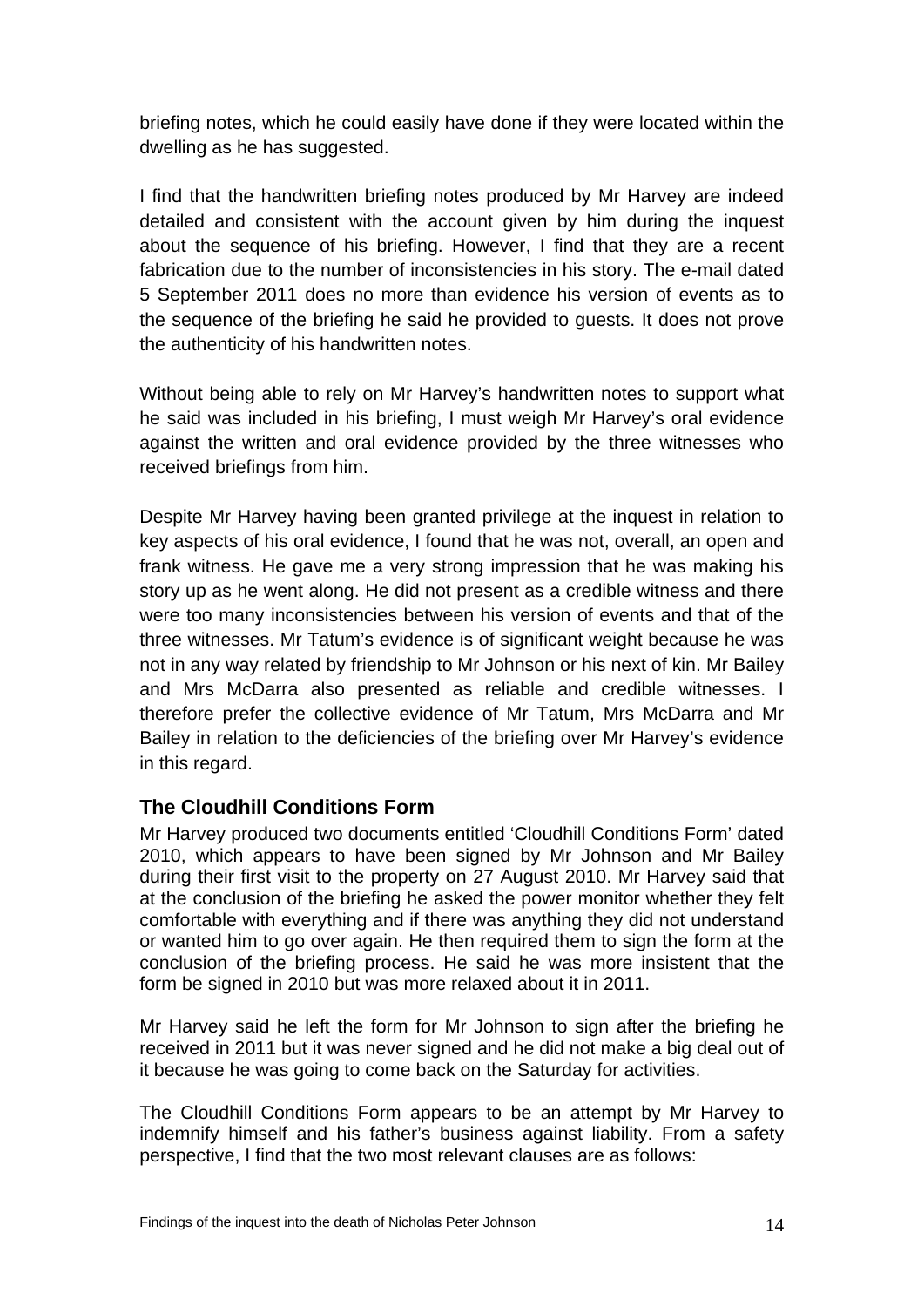- (Clause 1) 'I have been made aware of the additional dangers and risks of injury associated with rural properties and agree to accept all dangers and risks of injury arising out of my conduct'.
- (Clause 6) 'I have been made aware that Cloud Hill is a working property and have been adequately briefed on safety guidelines and safety requirements for and during our stay at Cloud Hill'.

It is noted that there is no clause in the form that specifically relates to the generator. Mr Harvey admitted in oral evidence that he did not mention the generator when requiring persons to sign the form.

I find that whilst the Cloudhill Conditions form signed by Mr Johnson in 2010 may evidence that he received a briefing that year, it does not assist the court in relation to whether the briefing was adequate. Even if Mr Johnson was adequately briefed in 2010, I find that it does not follow that this diminished the need for an adequate briefing in 2011. For example, Mr Bailey was very clear that although he received a briefing in 2010, he had forgotten how to operate the generator and would not have been comfortable doing so in 2011 without another briefing. Mr Bailey also said that although he was comfortable signing the form in 2010, he admittedly had no way of knowing whether the briefing he received was adequate.

In oral evidence, Mr Harvey acknowledged that a person who was totally unfamiliar with safety on the property and relying on him to tell them everything, had no real way of knowing whether the safety information he gave them was adequate.

Mr Tatum's evidence was particularly instructive on this point in relation to the generator. He said that despite some experience with generators and despite having received a briefing from Mr Harvey about the operation of the generator, he would have refuelled the generator when it was still hot. He would have done this because other guests would have been putting pressure on him to get the power back up and running. He did not know to wait for the generator to cool down and was not instructed to do so by Mr Harvey, yet he thought he had received an adequate briefing from him at the time.

#### **Cloudhill 'Handy Hints'**

Mr Harvey compiled a document entitled 'Cloudhill Handy Hints', which was posted on a wall in the dwelling at Cloudhill Farm. He said it was a friendly reminder that guests were responsible for their use of power and it pointed out some dangers on the property such as snakes, spiders and loose rocks. He said that he did not intend for this document to list the most important dangers on his property. Mr Harvey agreed there was no mention of tips for operating the generator in the Handy Hints document but he explained that this was because it was something he specifically covered in his briefing to the power monitor.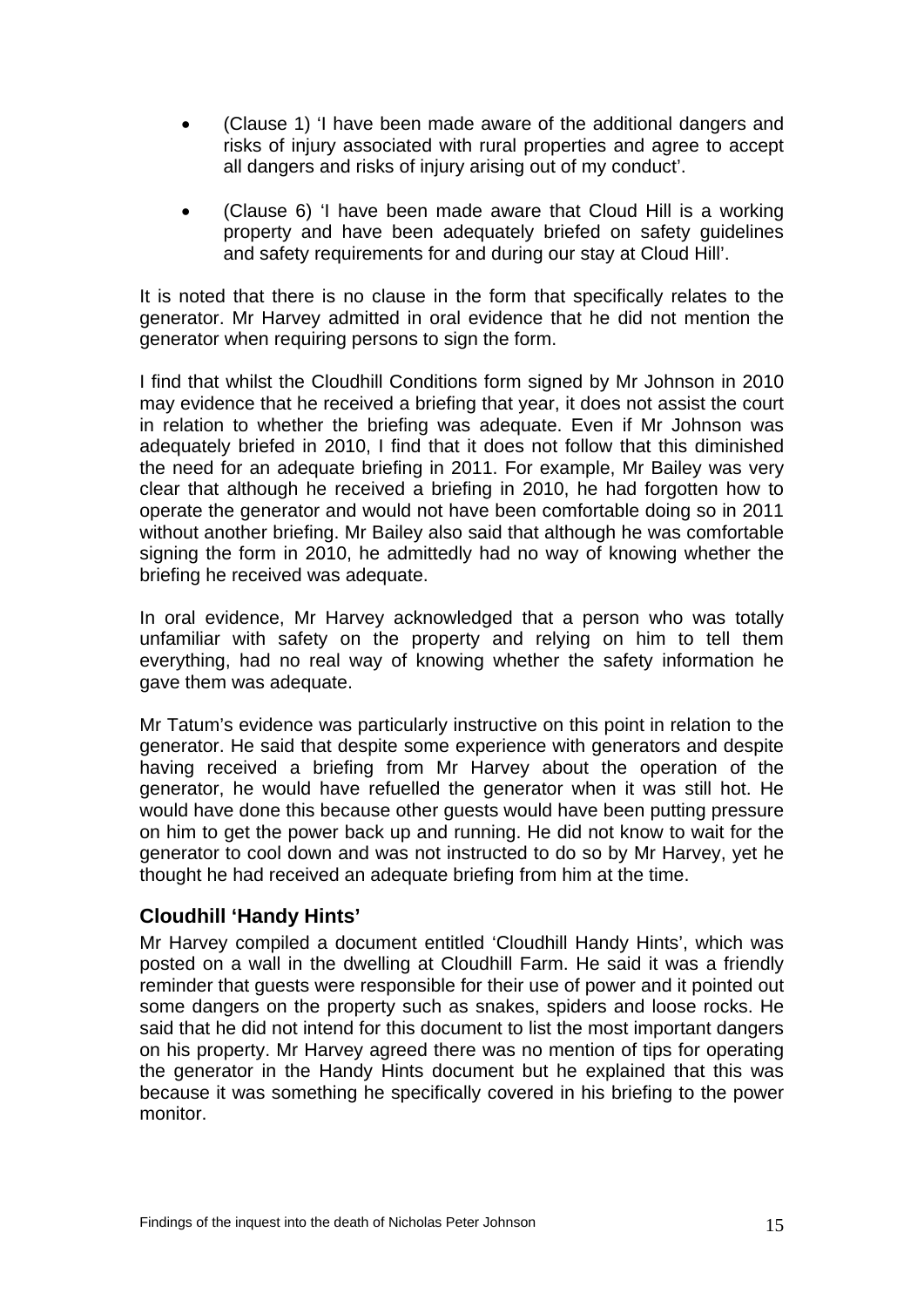## **Lack of accessible fire safety equipment**

It would appear that one or two fire blankets were in the kitchen at Cloudhill Farm.

Besides this, I find there was a distinct lack of accessible fire safety equipment on the property because:

- There was no water pressure on the property, apart from a gravity fed water tank. Mr Harvey said there was a 45 metre garden hose that connected to a tap outside the laundry adjacent to the water tank that reached the perimeter of the dwelling and this was pointed out to Mr Johnson. However, none of the witnesses who received briefings from Mr Johnson could recall him making any mention about water supply in the event of a fire. But even if there was water pressure on the property, it is doubtful that this would have been adequate to fight the fuel fire in question, due to the fire investigator's evidence that it can actually make matters worse if untrained.
- There were no accessible fire extinguishers. The fire investigator advised that dry powder extinguishers would have been required for the fuel fire in question. Mr Harvey gave evidence that there were four fire extinguishers on the property (some of which were powder) but they were locked in the main shed, which was out of bounds for paying guests.

It is unknown whether fire alarms were present in the dwelling at the time.

According to the witnesses who received a briefing from Mr Harvey, he did not discuss with them any fire mitigation plan or fire evacuation plan. It would appear that he had a plan in place in terms of bush fires but he had not adequately considered the possibility of a fire at the main dwelling or in the generator shed.

In circumstances where the previous dwelling had burnt down in the past, there was a fireplace in the main dwelling, a fire pit close to the dwelling, and a petrol generator operating as a secondary power source in a relatively closed and poorly ventilated environment, I find that the absence of such fire safety equipment and fire mitigation or safety plans was inadequate.

## **No formal safety audit/risk assessment**

Mr Harvey said that at the time he set up the farmstay business he did not consider retaining anybody to do a safety risk assessment or safety audit of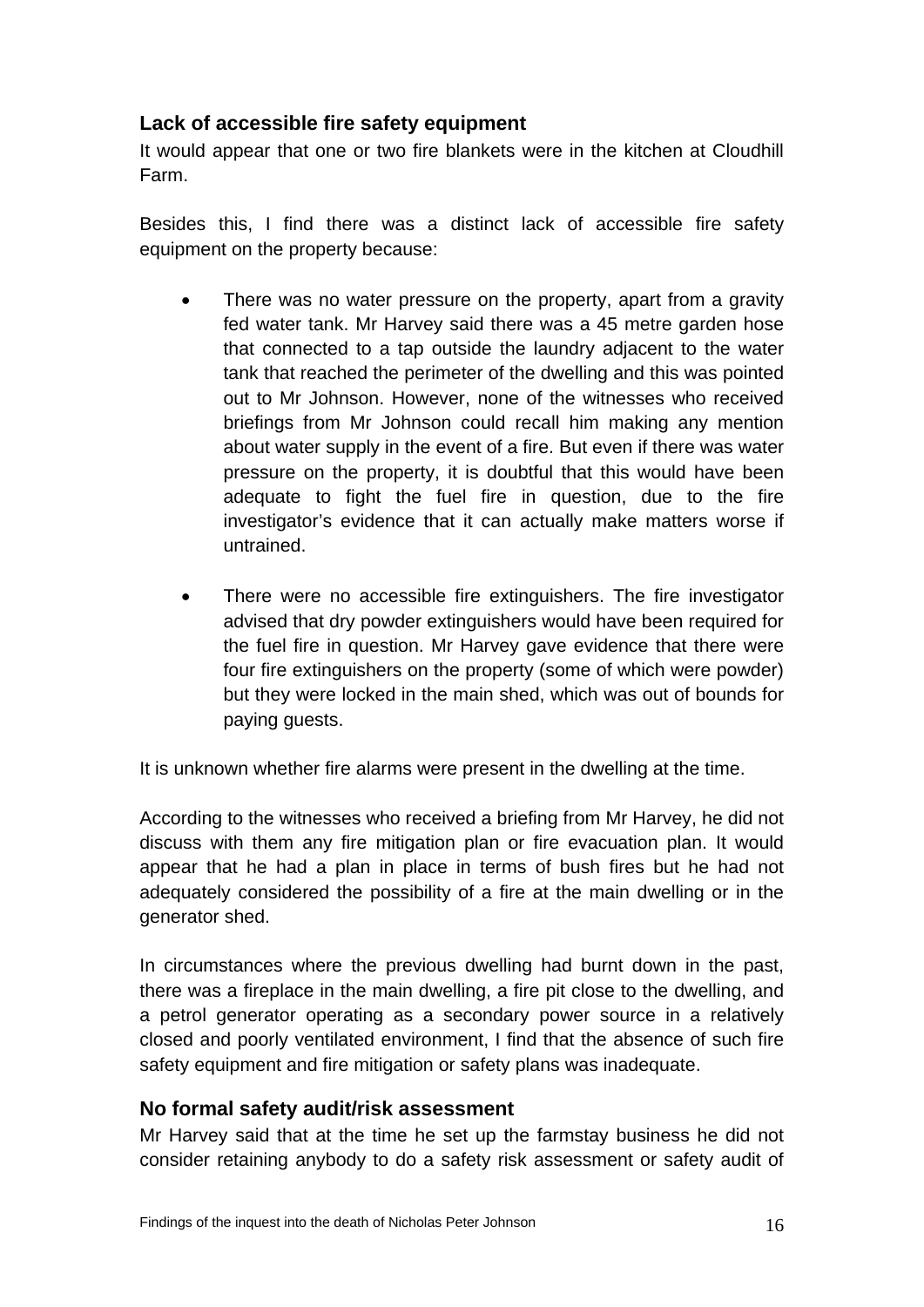the property. This is because he said he had friends in that line of work, he had a fairly good working background himself, and his wife had workplace health and safety experience. Having been on the property for 40 years, he also felt he knew where the pitfalls were. In hindsight, he conceded that he should have retained an external party to conduct a safety audit of the property.

I find that the failure to conduct a safety audit or risk assessment in circumstances where a large number of paying guests likely to be staying there would not have had experience on rural properties or with the use of machinery such as generators, was inadequate.

## **Use of the generator and refilling of jerry can prior to the incident**

Mr Harvey said in oral evidence that on the Thursday 27 July 2011, he filled the 15 litre generator fuel tank with between 14 and 15 litres of fuel. He considered that he had filled the tank to somewhere between three quarters and full. He said that this, combined with the lawn mowing that he did on the property that day resulted in him using the entire contents of the 20 litre jerry can.

He said that after filling the generator on the Thursday, he ran the generator to do vacuum cleaning at the main dwelling for 15 to 20 minutes.

Mr Harvey produced a receipt during the inquest which showed that on the next morning on Friday 28 July 2011, he purchased 10.89 litres of petrol from the Aratula service station, down the road from Cloudhill Farm.

Mr Harvey was adamant that the jerry can was later left for the incoming families only half full because he had filled an empty 20 litre jerry can with 10.89 litres of petrol that morning and used 0.8 litre of that fuel to fill his chain saw later that day.

He explained that the reason why he only half filled the jerry can was because:

- he thought he only had \$20 or thereabouts in his EFTPOS account and he always bought fuel in \$5 increments (hence 10.89L of fuel adding up to approximately \$15.02).
- he was mindful that any more than half a jerry can of fuel was too heavy for guests to carry if they needed to refuel the generator.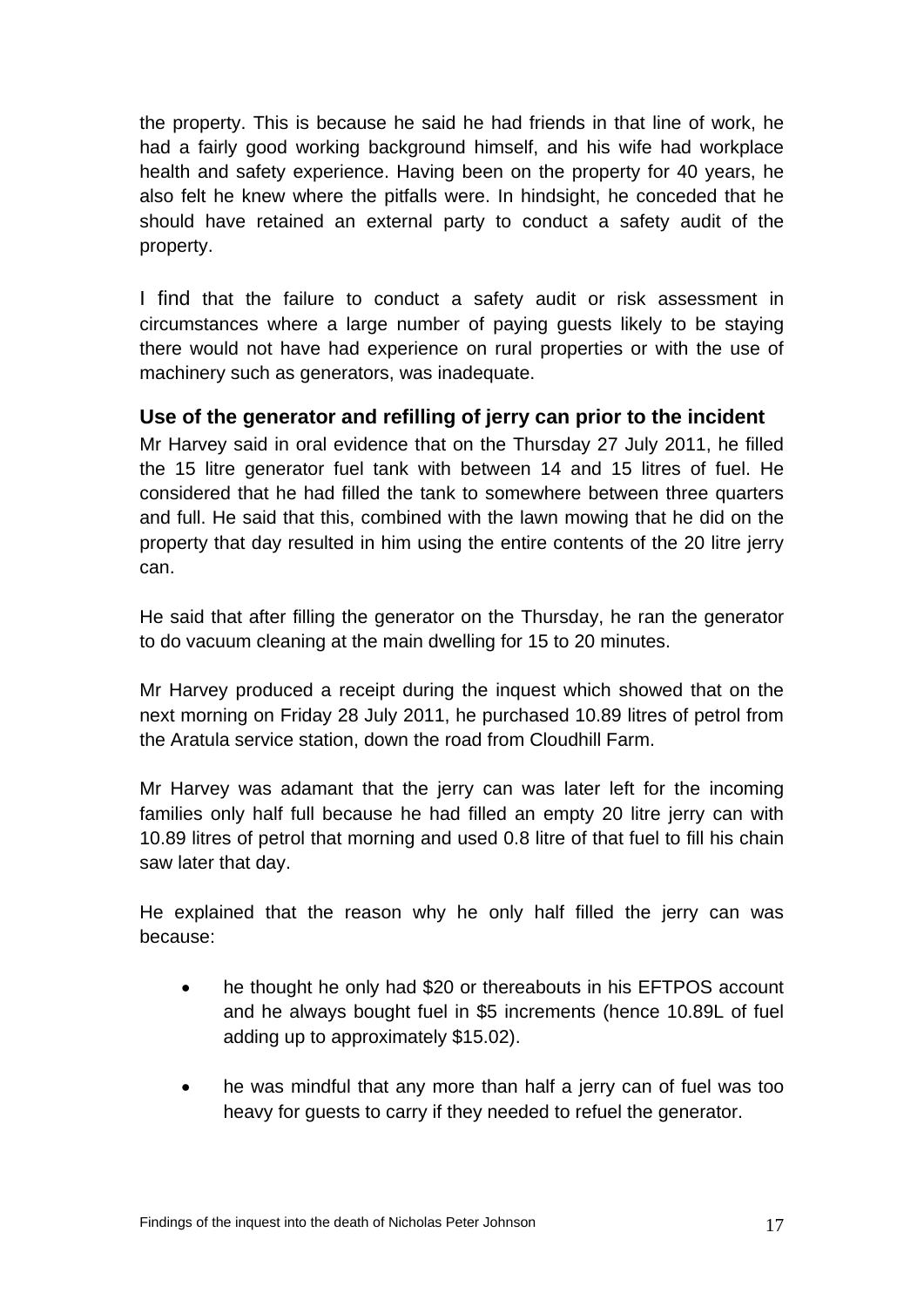half a jerry can of fuel was sufficient for the group, considering the generator was already at least three quarters full and this provided an estimated four to five hours of running time.

I find that Mr Harvey's evidence in regards to whether he simply filled the jerry can to the top or half filled it as he has suggested is highly questionable. This is because of the elusiveness in which he provided this evidence at the inquest. He first said that he only had \$20 cash on him and announced that it was time he 'dropped' a document on the court to prove it. He produced a receipt which showed his fuel transaction but I pointed out to him that it was an EFTPOS, rather than a cash transaction. He then advised that he only had \$15 cash on him, which he wanted to keep free in case he needed it and that he only had \$20 or thereabouts in his bank account. When questioned by me about this, Mr Harvey's counsel offered to obtain the relevant bank account statement and produce it to me. I advised that if the bank statement was not produced, I would obtain it by subpoena from the bank. Mr Harvey did not produce the bank statement until the day of the recommencement of the inquest. I had already obtained it and distributed it to the parties.

The bank statement showed that Mr Harvey had \$454.34 in his account at the time he made the fuel transaction. In cross examination, Mr Harvey then claimed that his wife did all the banking and he did not monitor his account. He claimed that he was not aware of the money that came into the account from the Johnsons and Baileys on 26 and 27 July to bring his bank balance up.

Mrs McDarra recalls starting the generator on Friday night 28 July 2011 after seeing a red light on the solar system and letting it run for 30 – 40 minutes, before turning the generator off. She said she did this for the purpose of obtaining hot water to bath the children.

Between 6:00am and 6:20am on Sunday 30 July 2011, Mrs McDarra remembers having to start the generator up again after seeing a red light on the solar system indicating there was no battery power. She did this because there was intermittent power that morning after lights had been left on in the dwelling overnight for the children. She did not turn the generator off.

Mr Bailey recalls getting up at around 6:30am on the Sunday, after Mrs McDarra had been out to turn the generator on. He said appliances such as the toaster, kettle, microwave, lights, bathroom and television were all being used at that time without any problems.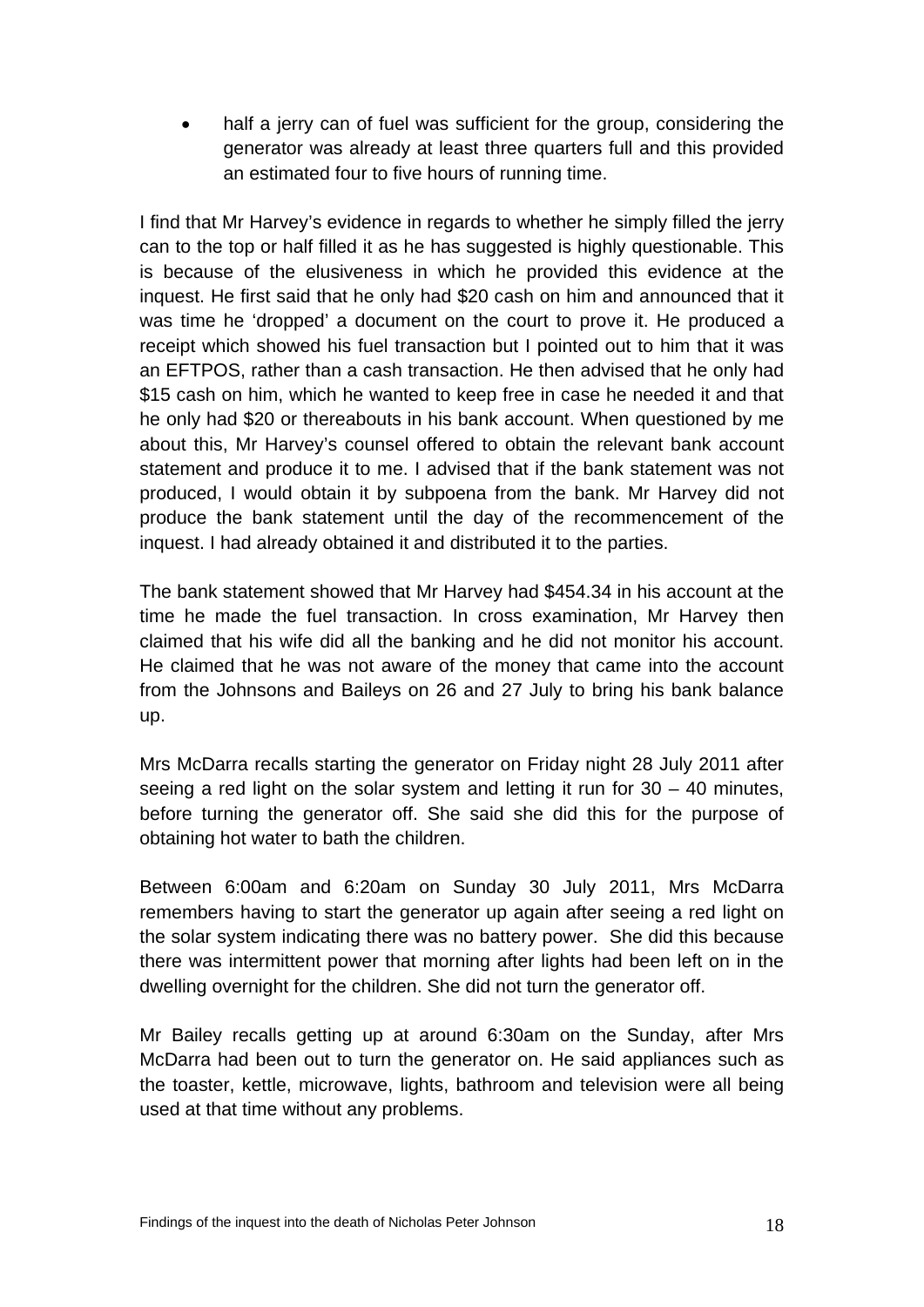At approximately 7:00am, Mr Bailey was cooking breakfast in the main kitchen with Mr Johnson. Just prior to 7:30am, Mr Bailey recalls that Mr Johnson left the house.

I find that it is more likely than not that the 20 litre jerry can in the generator shed was full, rather than half full at the time of the incident. Clearly Mr Harvey used the same jerry can for refilling machinery other than the generator, such as his mower and chain saw. I find that it is therefore likely that he would have wanted to keep his petrol stocks high for those purposes. It makes no sense that he would keep his only petrol jerry can stocks so low; simply because he was concerned about it being too heavy for guests to lift or that they did not need any more fuel. His explanation about his perception of his financial situation as the main reason for not filling the jerry can is simply not credible.

All of the witnesses who received briefings from Mr Harvey recall him saying that he had filled the generator, so this supports his evidence that he had filled the generator fuel tank to between three quarters and full prior to the Johnson group arriving (and probably prior to refilling the jerry can). Mr Harvey's estimate that the generator would have run three to four hours depending on load seems reasonable.

If you take the maximum estimates of the generator running time from Mr Harvey and Mrs McDarra (20 minutes on Thursday, 40 minutes on Friday and 1 hour between 6:30 and 7:30am on Sunday), the generator would have run for a period of approximately two hours. If the generator was closer to three quarters full and it had been under considerable load due to the number and duration of appliances being used over the weekend, it is possible that the generator had run out of fuel at the time Mr Johnson attempted to refill it. It is also possible that it had not run out of fuel and it is noted that none of the witnesses reported noticing any power problems at the time Mr Johnson went down to the shed. Exactly what possessed Mr Johnson to refill the generator that morning will never be known.

#### **The incident leading to Mr Johnson's death**

Two to three minutes after Mr Johnson left the house to go down to the generator shed at 7:30am, Mr Bailey was at the outside door when he heard Mr Johnson shout for help. He said that Mr Johnson's yell for help was clear, insistent and desperate. Mr Bailey does not recall hearing the generator running at that point. Mrs McDarra recalls having a 10 – 15 minute hot shower upstairs around that time, which she said occurred without any power problems.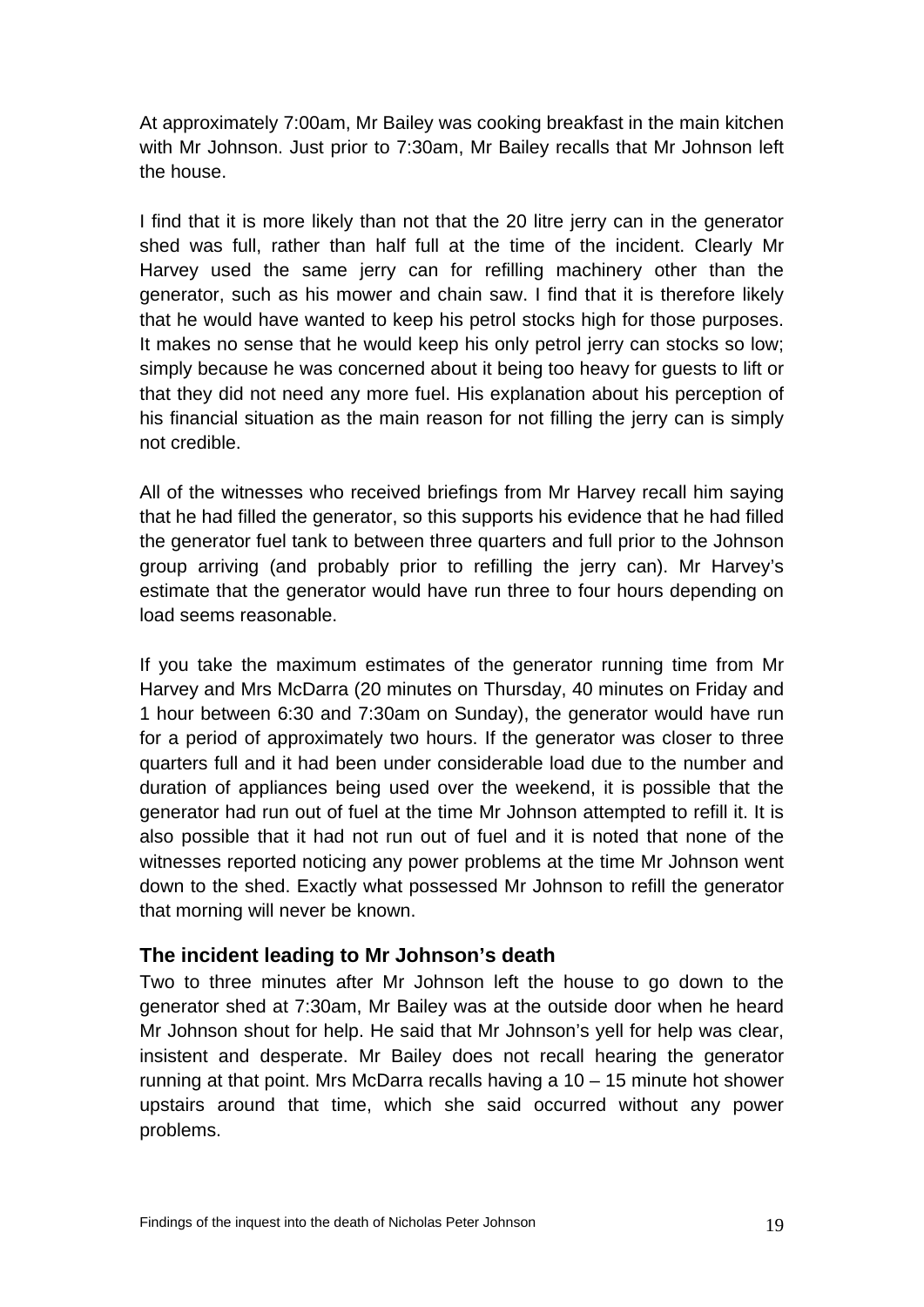From the house, Mr Bailey could see through the generator shed door (which he said was approximately 10cm ajar inwards). He saw flames from the floor to the ceiling. He ran straight down to the shed. As he was running towards the shed, he heard Mr Johnson yell out for help two more times but he did not hear him again after that. By that time the fire was out of control.

After pushing on the door and it not moving, Mr Bailey searched for a water source. He found a hose on the ground in front of the four bay vehicle shed (about 25 metres away) next to the farm truck but it was not connected to anything. He looked around for a tap but could not find one.

Mr Bailey then ran back to the generator shed to look for alternative entry points. He found the window above the generator but it was too high up and too small for him to fit through it. He was not aware of a roller door and did not see one at the time.

Mrs Bailey then arrived with a broom and the two tried to lever open the door. They were unable to open the door due to Mr Johnson's body blocking it. Mr Jason McDarra and Mr Mark Fisher then arrived and tried to use a second hose, which had little to no water pressure. The house was searched for fire extinguishers but none were found.

No explosion was heard but the fire burnt quickly. Witness accounts put the time between four - five minutes from the beginning of the blaze to when the shed became totally engulfed in flames.

Mrs Bailey rang emergency services at 7:44am. She gave evidence that when the operator continually asked her to provide the address for the property, all she knew was that it was 17.5 kilometres from Aratula. The operator asked her in which direction but she was unsure. The operator asked her which suburb but she was unsure. She conversed with Mrs McDarra at the time but she was also unsure. This appears to have caused the emergency services operator considerable confusion. The remaining women and children then evacuated by vehicle to Aratula.

Mr Bailey also phoned emergency services at approximately 7:49am. He was able to tell them the distance and direction of the property (17.5km west towards Cunninghams Gap).

QFRS from Kalbar and Boonah attended and were assisted by Aratula Rural Fire Brigade. The first unit arrived at approximately 8:15am. It took fire fighters over an hour to extinguish the fire. Once the fire was extinguished, the deceased was discovered inside the shed. The deceased had suffered major extensive burns and Paramedic Mark Benstead issued a life extinct certificate.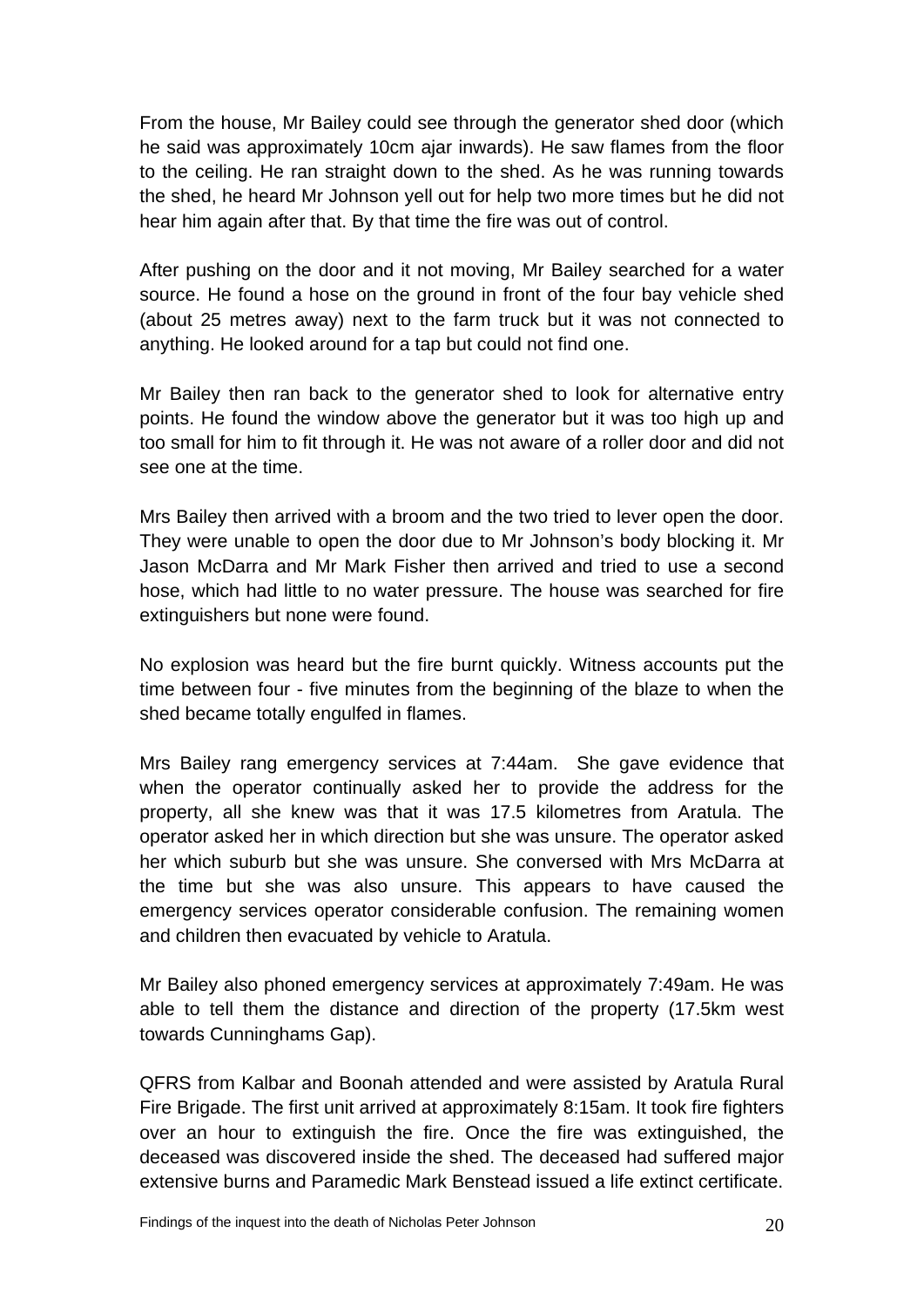## **Impact of lack of rural numbering**

At my request, Acting Inspector Chris Robinson, Area Commander, Scenic Rim Command, conducted a review of QFRS' response to the emergency to determine whether any of the units experienced delay or confusion attending the scene due to the lack of rural numbering on the property.

By letter dated 18 April 2013, Acting Inspector Robinson advised that the second attending QFRS urban appliance did experience a delay due to no rural numbering and no one meeting them at the entrance to the property. After not being able to identify the property at the entrance, they travelled to the top of Cunninghams Gap, turned around and returned to the approximate vicinity of the emergency scene, which caused them considerable delay. All other appliances did not experience any delay.

Acting Inspector Robinson advised that the majority of QFRS personnel who attended the fire believe that the inclusion of a rural numbering system on the property would have assisted them in terms of identifying the property and most importantly, the property entrance to the fire.

In oral evidence, both Mr and Mrs Bailey, who made phone calls to emergency services, agreed that a rural address or a sign on the side of the highway identifying the property would have assisted them when advising emergency services of their location. (Although, Mrs McDarra felt that she may still have panicked and not been able to remember the address anyway).

## *Autopsy results*

An external and partial internal autopsy was conducted by Dr Nathan Milne on 2 August 2011. Associated testing included radiology, histology, toxicology, forensic biology and forensic odontolgy. Due to the severe burns sustained by the deceased, dental records were used to confirm his identity.

The cause of death was determined by Dr Milne to be smoke inhalation due to fire.

## *Investigations*

#### *Queensland Fire and Rescue Service investigation*

On the morning of the incident, Mr Brad Jeffs, a station officer at the Toowoomba fire station and qualified fire investigator, conducted an investigation on site in the presence of another QFRS employee, Mr Simon Young, and a QPS Scientific Officer, Sergeant Darren Smith. The QFRS investigation report was completed later that day.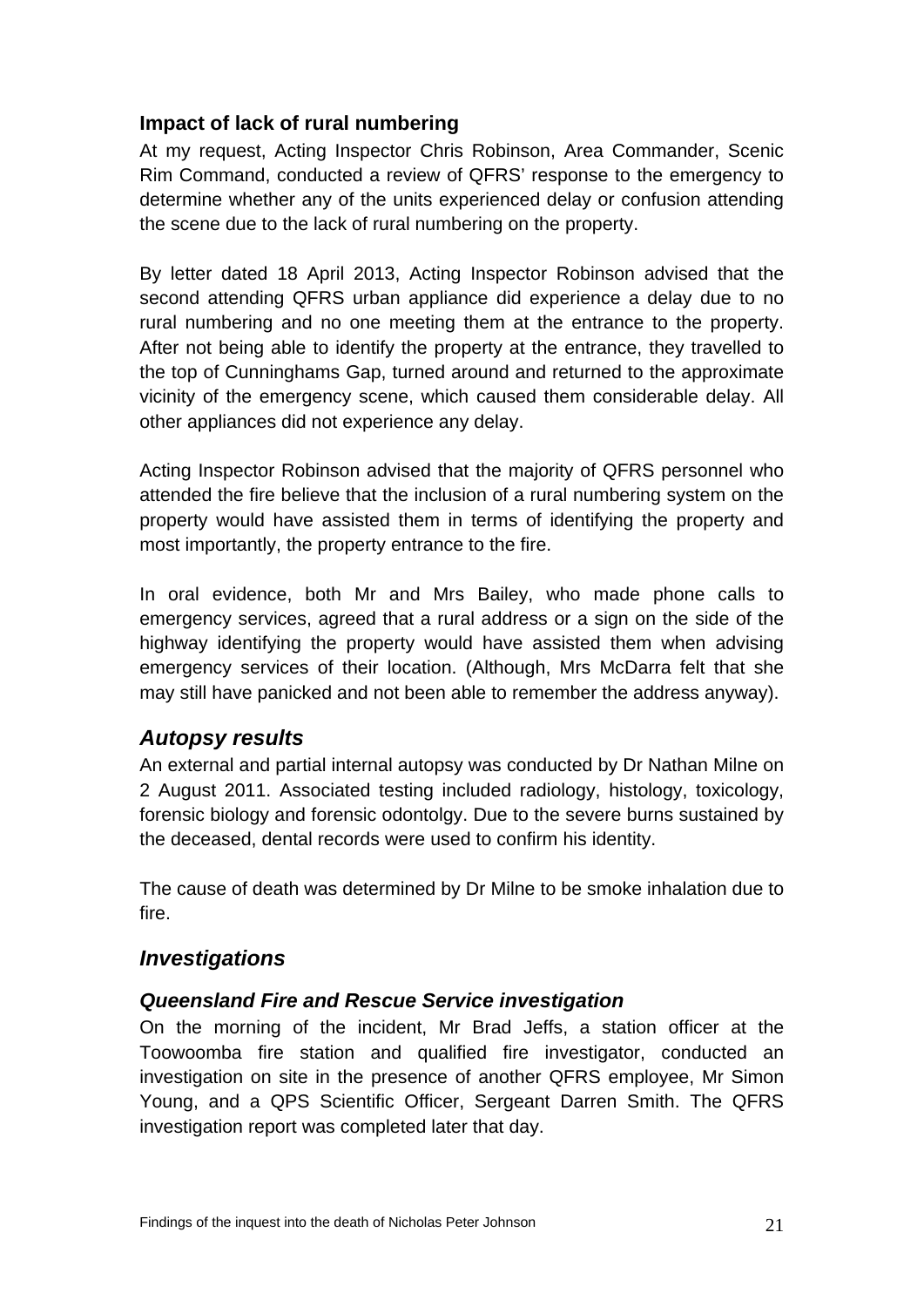From Mr Jeffs' external observations of the shed, he concluded that there had been a large fuel load fire in the shed, possibly from the jerry can and the stored furniture.

Mr Jeffs' internal observations of the generator shed were limited due to the fire damage to the interior. He observed two generators and an old fridge against the eastern wall. The diesel generator was inoperable. The fuel cap belonging to the petrol generator was found on top of the machine in an upturned position. The on/off switch and panel on the petrol generator had been burnt away, so he was unable to ascertain if the switch was in the 'on' or 'off' position.

The remains of Mr Johnson's body were evident in the middle of the shed. Mr Johnson's head was against the petrol generator. A 20 litre jerry can was found lying on the floor near Mr Johnson's feet. The jerry can lid was open. The remains of the furniture were found against the western wall of the shed.

Flashover (when all combustible fuels within a compartment are ignited) had occurred in the room of origin. Due to the intensity of the fire, deep charring was evident on all timber. The windows were missing from the shed and the door of the shed was not apparent. The door hardware such as hinges and a draw bolt were found on top of Mr Johnson's remains.

Mr Jeffs was unable to determine the exact point of origin of the fire within the generator shed. He concluded that the source of ignition was most likely heat from the hot motor or exhaust of the petrol generator. His opinion was that the most likely cause of the fire was spillage of petrol onto a hot exhaust manifold of the petrol generator. In oral evidence, Mr Jeffs advised that he had not considered the possibility of a spark due to static discharge igniting the fire but he agreed with the opinion of the expert forensic engineer (discussed below).

Mr Jeffs' concluded, as a result of the witness statements he obtained and his observations of the scene, that it appeared the petrol generator had been running on the morning of the fire. His view was that Mr Johnson entered the generator shed for an unknown reason and attempted to refuel the generator. Petrol may have been poured onto the top of the fuel tank and petrol had been ignited by the hot exhaust. The jerry can had also been dropped and this added more fuel to the fire. The door to the generator shed opened inwards and would have impeded exit from the shed. Mr Johnson would have been overcome by the fire and would have been unable to exit.

Mr Jeffs observed a window on the right hand side of the door entrance and on the rear side. Remains of a roller door were also found. There was no way of knowing whether they were open because the glass was actually missing.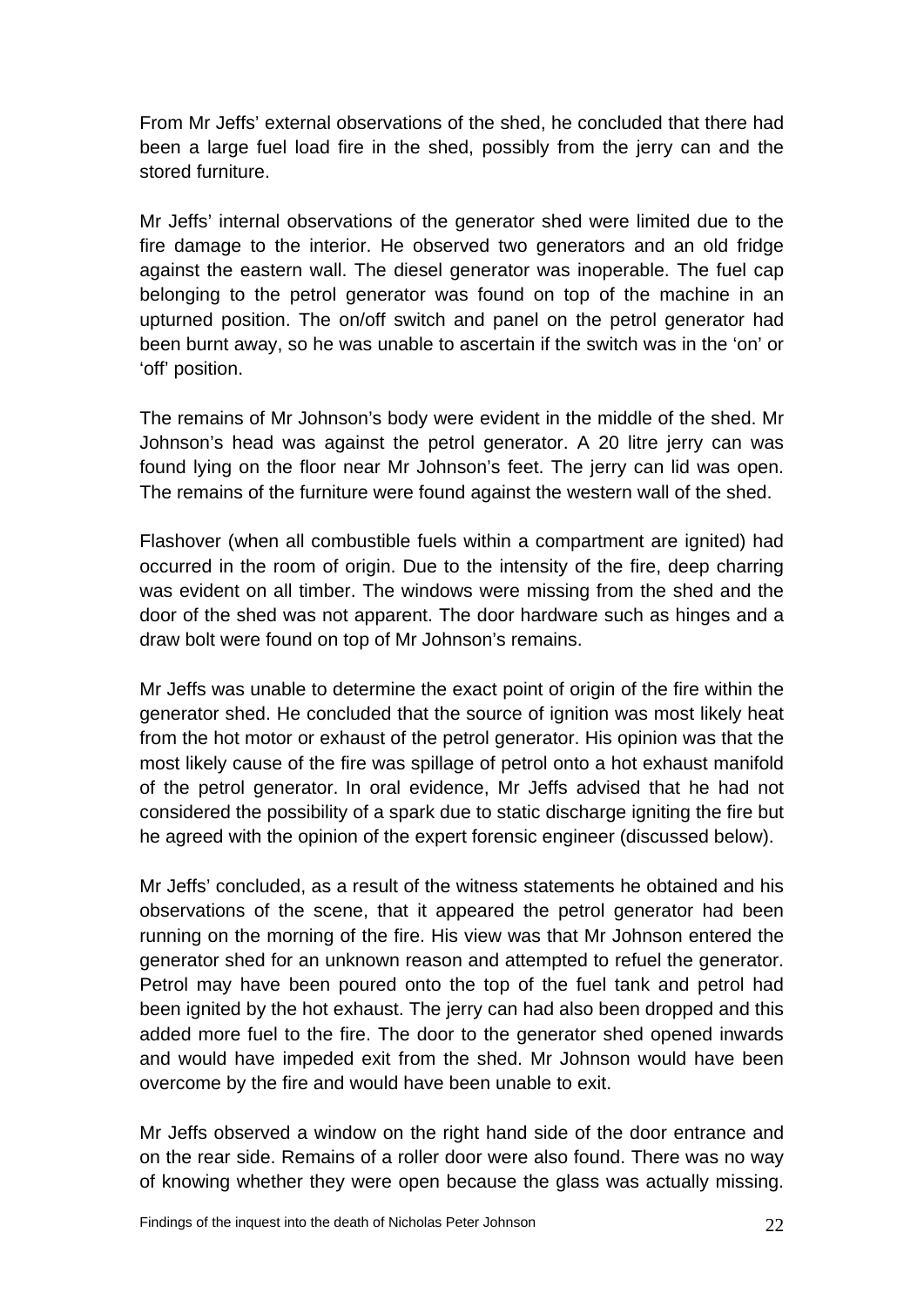The windows were all burnt out and the frames were all burnt out due to the size of the fire.

The back left corner of the shed was filled with old furniture (some old bed frames and mattresses and chairs etc). He was of the opinion that the fire started in the right hand side and then all the furniture, etc was brought up to a very hot temperature, resulting in a flashover.

In oral evidence, Mr Jeffs advised that the best type of fire extinguishers for the fuel fire in question would have been dry powder. Applying water to such a fire was not advisable unless trained to do so.

#### *The Queensland Police Service investigation*

Senior Constable Wayne Noffke, from the Boonah police station, was the primary QPS investigating officer. He attended the scene on the morning of the incident and was assisted by officers from Ipswich.

Senior Constable Bronwyn Bagent from the Ipswich District Scenes of Crime Section took a number of photographs of the scene.

Sergeant Darren Smith from the QPS Scientific Section conducted an examination of the scene with the QFRS Investigating Officer, Mr Jeffs. Sergeant Smith essentially made the same observations and drew the same conclusions as Mr Jeffs.

Sergeant Smith concluded that there was no evidence of the storage of chemicals prone to spontaneous combustion and the weather conditions were fine at the time of the fire. He concluded that the period of time between the entry of Mr Johnson to the shed and the fire development was extremely small, making an electrical cause unlikely. He formed the opinion that the cause of the fire was human involvement.

The generator was seized by QPS and retained in a secure facility as directed by the coroner who had initial carriage of the matter. A full police investigation was directed by the coroner and was finalised on 30 December 2011.

Senior Constable Noffke's conclusions were consistent with those reached as a result of the QPS Scientific Officer's examination and QFRS investigation.

Senior Constable Noffke determined that there were no suspicious circumstances.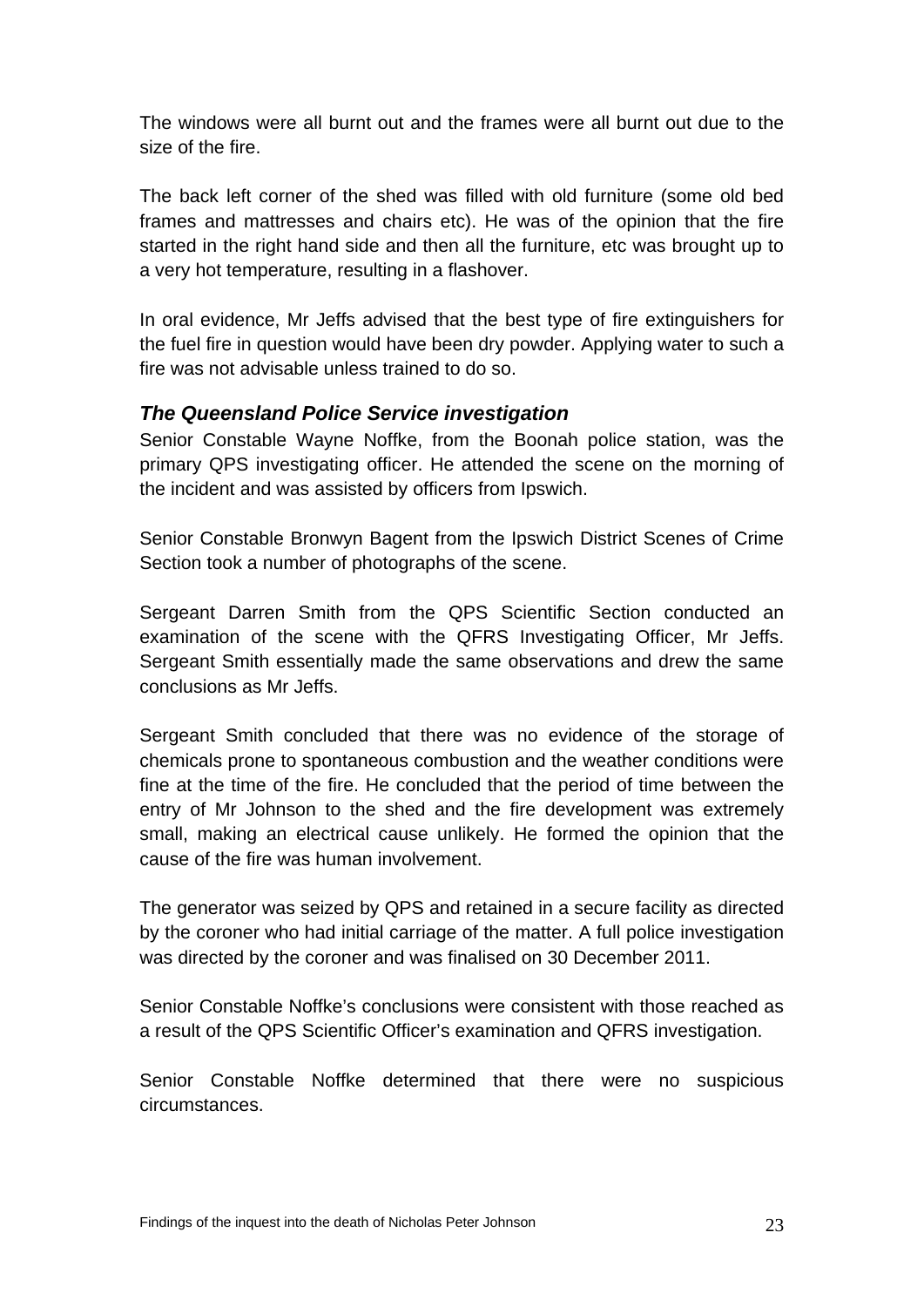## *The Workplace Health and Safety investigation*

Because the incident arose as a result of the conduct of a 'business or undertaking' for the purposes of s. 28 of the *Workplace Health and Safety Act 1995*, WHSQ Inspectors Ms Mimosa Festa and Mr Terry Mutze also attended the site and commenced an investigation on the day of the incident.

The WHSQ inspectors spoke with Mr Thomas Harvey at the scene. Notes were kept but no formal statement was taken. Mr Harvey advised the inspectors that he provided verbal training with guests on how to use the generator. He said that the content included showing them the generator, the jerry can of fuel and that he explained how to turn on the generator and how to monitor the control panel of the solar powered system. There was no mention in their notes about Mr Harvey saying that he provided a physical refuelling demonstration in his briefing.

Mr Harvey advised the inspectors that he provided the training to Mr Johnson and Mrs Danielle McDarra upon their arrival. He did not mention anything about having any handwritten notes of the training.

Mr Harvey informed inspectors that he put fuel in the generator before guests arrived and made a jerry can of fuel and a funnel available for use if it was necessary for them to refuel the generator.

The inspectors did not physically inspect the petrol generator. They were advised by Mr Harvey that the oil had been changed by him approximately eight months prior to the incident and an electrician had checked the system in January 2011 in response to minor flooding on the property.

Mr Harvey advised inspectors that guests were required to sign a document entitled 'Cloudhill Conditions'. He said that Mrs Alana Bailey signed the document on behalf of the group (which later turned out to be inaccurate). He provided an unsigned copy of the document to them as he could not locate the signed copy.

The inspectors noted a framed handwritten document entitled 'Welcome to Cloudhills some handy hints for you', which was displayed in the dwelling. A series of photographs were taken of the scene.

The primary WHSQ investigator concluded in his report that Mr Thomas Harvey:

had not identified the relevant hazards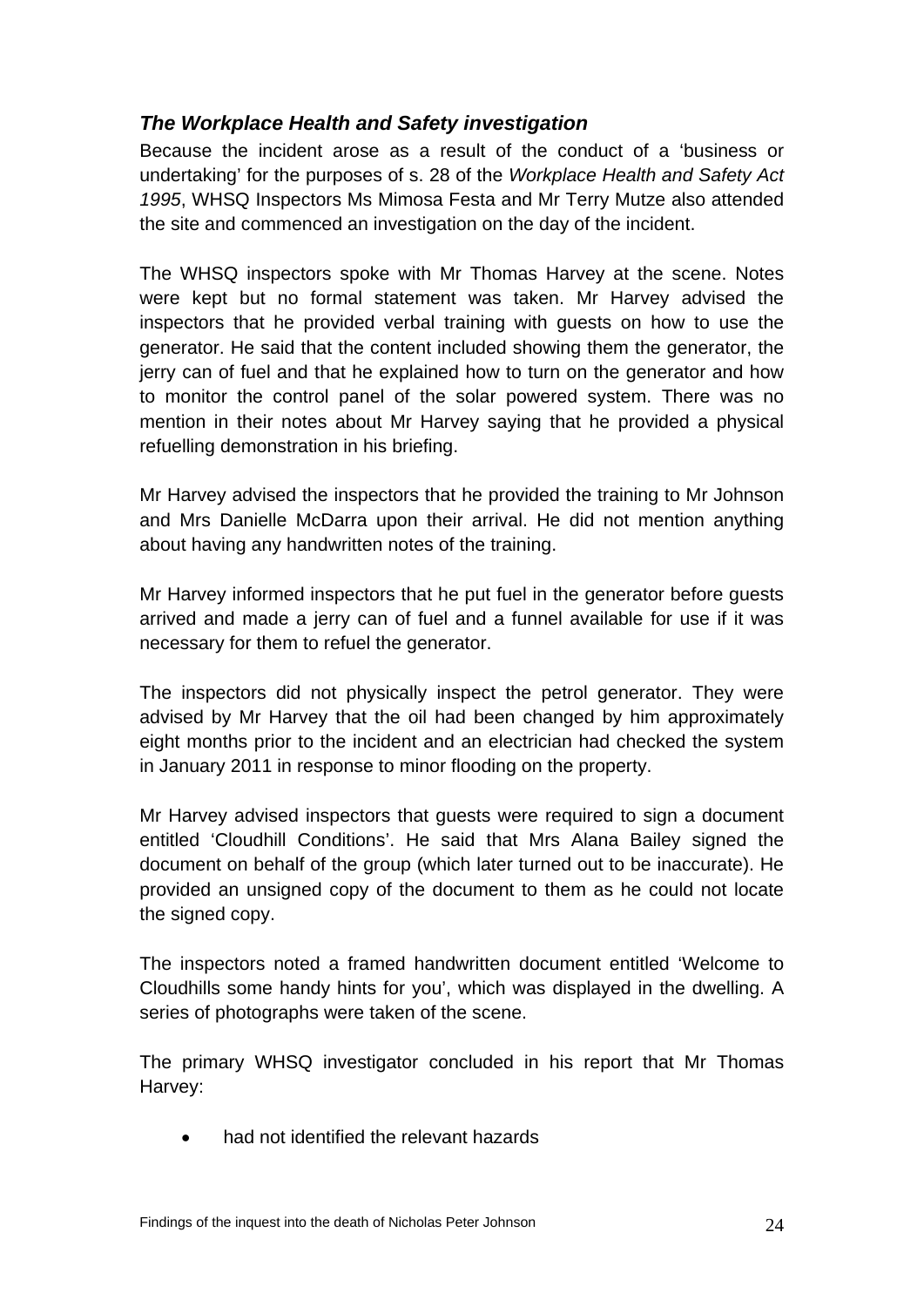- allowed uncontrolled access to the generator by others
- failed to provide others with adequate information, instruction, training and supervision to ensure their health and safety
- failed to ensure the health and safety of others by allowing uncontrolled access to the generator shed
- failed to provide training or supervision with regard to the refuelling of the generator and that very minimal instruction was provided to the families regarding the generator.

The initial WHSQ investigation was completed on 9 August 2011 by Investigation Manager, Mr Peter Twigg. A follow up report and recommendations were completed by the Regional Investigation Manager, Ms Tara Louise Bopf on 27 April 2012.

By letter dated 3 August 2012, the Director of Operations Support Services and Coronial Liaison Officer, Mr David Spann, advised that no matters were identified from the investigation to suggest a broad workplace health and safety issue which required a specific organisational response. He noted that an issue remained as to who was in control of the premises and in particular, the generator, at the time of the incident. Mr Spann advised that WHSQ may commence proceedings in the event that a coroner investigates the death and makes certain findings. He said that WHSQ was actively seeking an inquest to be held.

# *Cause of the fire*

Following my requests for further information, QPS commissioned an independent forensic engineer, Mr William Kennedy from Kennedy's Engineering & Forensic to provide an expert report about the cause of the fire.

Mr Kennedy provided a report dated 6 August 2013 and then an addendum report on 27 August 2013 after further information was provided to him. Prior to compiling his reports, he conducted a physical examination of the generator. He did not conduct an inspection of the incident site.

After conferring with the electrician who installed the generator (Mr Arthur De Main), Mr Kennedy was satisfied that the generator had been appropriately installed and earthed with 0.5 ohm resistance.

Mr Kennedy made the following key observations in his reports and in oral evidence:

 The generator must not have been running at the time Mr Bailey heard Mr Johnson yelling out for help because he would have heard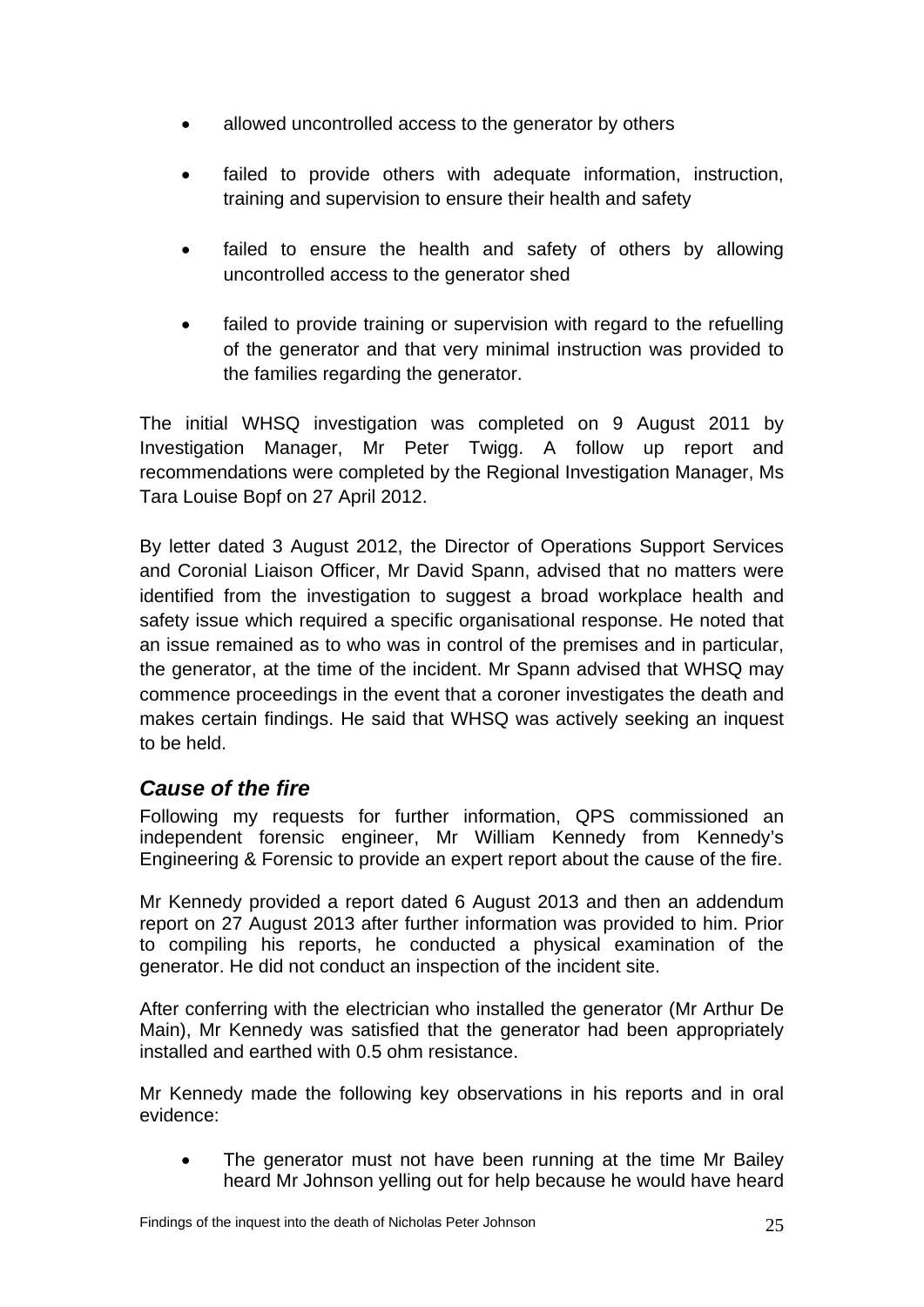the audible sound of the engine, which would have been operating under load.

- The generator engine would not have been at ambient temperature at the time to enable safe refuelling.
- The cap on the generator fuel tank was removed and left inverted on the generator. The cap was not distorted and was able to be refitted after the fire. This indicated the cap was removed by a person rather than from pressure caused by the fire.
- A plastic funnel conceals the generator fuel tank filler aperture and its contents, which promotes overfilling. If a plastic funnel had been used to fill the generator, this was contrary to the manufacturer's recommendations.
- He searched but could not find any remnants of a plastic funnel within the generator fuel tank or on the generator.
- The generator had been subjected to significant thermal influence (in the region of 500 degrees plus) which resulted in fluidisation of the alloy that comprises the engine block and cylinder head. This indicated that the fire initiated on the generator engine. It also indicated that significant fuel was contained within the generator fuel tank when the ignition event occurred.
- After the fire, the jerry can was found on its side lying on the ground. The jerry can did not display any evidence of selfcombustion due to pressurisation from the fire. This indicated that the contents from the jerry can had been emptied. It also indicates that the petrol container came to rest on its side after being impacted by Mr Johnson.
- If Mr Johnson was wearing a soft shell jacket comprising of fleece and plain weave polyester as suggested by counsel representing the next of kin, this would have had a low moisture content and generated a degree of static electricity. This could have given rise to a spark between the fabric and an earthing point or conductive structure.

As a result of Mr Kennedy's observations, he concluded that the fire would have been caused by either:

- Mr Johnson spilling fuel on the generator allowing fluid or vapours to contact the hot engine block and exhaust; or
- Static discharge igniting fuel vapours from the build up of static charge caused by the movement of Mr Johnson's clothing and the movement of the fluid through the plastic funnel upon refuelling.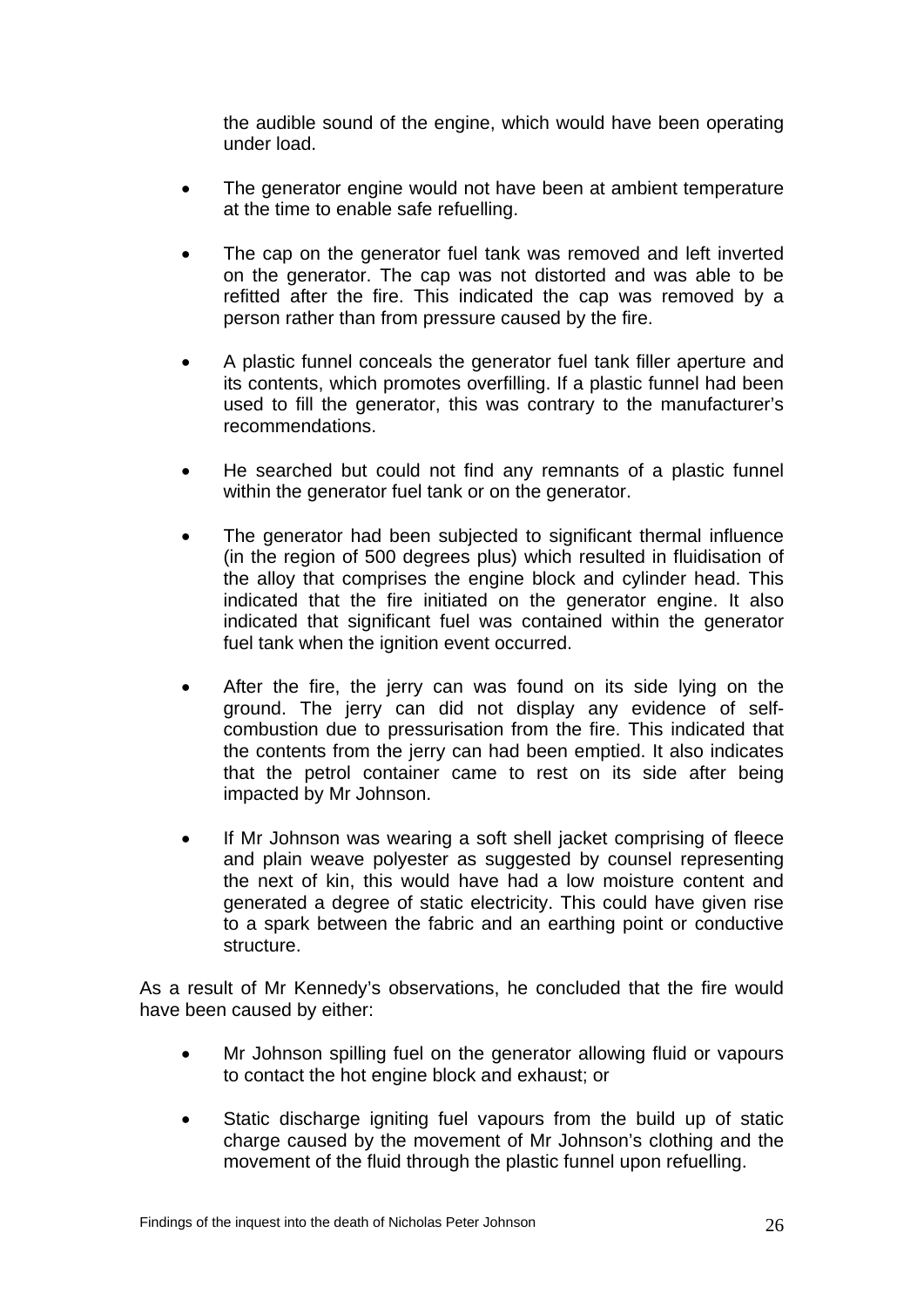In oral evidence, Mr Kennedy was unable to determine if one scenario was more likely than the other. He said that both were equally as possible and the ignition of the fire in both situations would be fairly instantaneous due to the vapours which would have been present.

## *Discussion regarding fuel spillage scenario*

A question was raised as to whether the generator could have sufficiently cooled in the event that the generator had stopped running for a period of time prior to Mr Johnson attempting to refuel it. Mr Kennedy acknowledged that the time period from unit shutdown to achieve a safe temperature for refuelling had not been established because tests would need to have been carried out by running the generator in the same environment and working out a graph as to the decline in temperature. However, Mr Kennedy did note that a generator in an enclosed environment such as the generator shed would have taken longer to cool down than a generator in an open environment (where it is designed to be).

Counsel assisting pointed to Bureau of Meteorology reports he obtained relating to the two closest weather stations to Cloudhill Farm (Warwick and Amberley). The reports show that the air temperature at 7:30am on the morning of the fire at Warwick was 0.4 degrees Celsius and at Amberley it was 5.5 degrees Celsius. Counsel assisting questioned what effect this could have had on the cooling of the generator. Mr Kennedy explained that whilst the generator would have cooled down more quickly than on a hotter day, ambient temperature does not have the same absorbency factor as air flow. The generator had an air cooled engine, not a water cooled engine. Because it is an alloy block, it would have been conductive and retained its heat. Therefore, the most effective way to cool the engine down is via good air flow.

Mr Kennedy also explained that the volatility of fuels determines the exercise of care. The smaller range of generators are generally petrol driven and the higher range are diesel driven. In recent years there has been a proliferation of these smaller petrol generators on the market. The risk of a spark from a discharge of static electricity is much higher with a petrol generator than a diesel generator because petrol vaporises at approximately 42 degrees Celsius, so there is a vast area of volatile fumes. Whereas, diesel vaporises at a much higher temperature (approximately 62 degrees Celsius). Ventilation therefore becomes paramount when operating petrol generators.

#### *Discussion regarding static electricity scenario*

Mr Kennedy's suggestion that the fire could have been caused by a spark from the discharge of static electricity was tested by counsel assisting, counsel representing the next of kin and counsel representing WHSQ.

The Bureau of Meteorology reports indicated that at 7:30am on the morning of the fire, the relative humidity at Amberley was 94% and at Warwick it was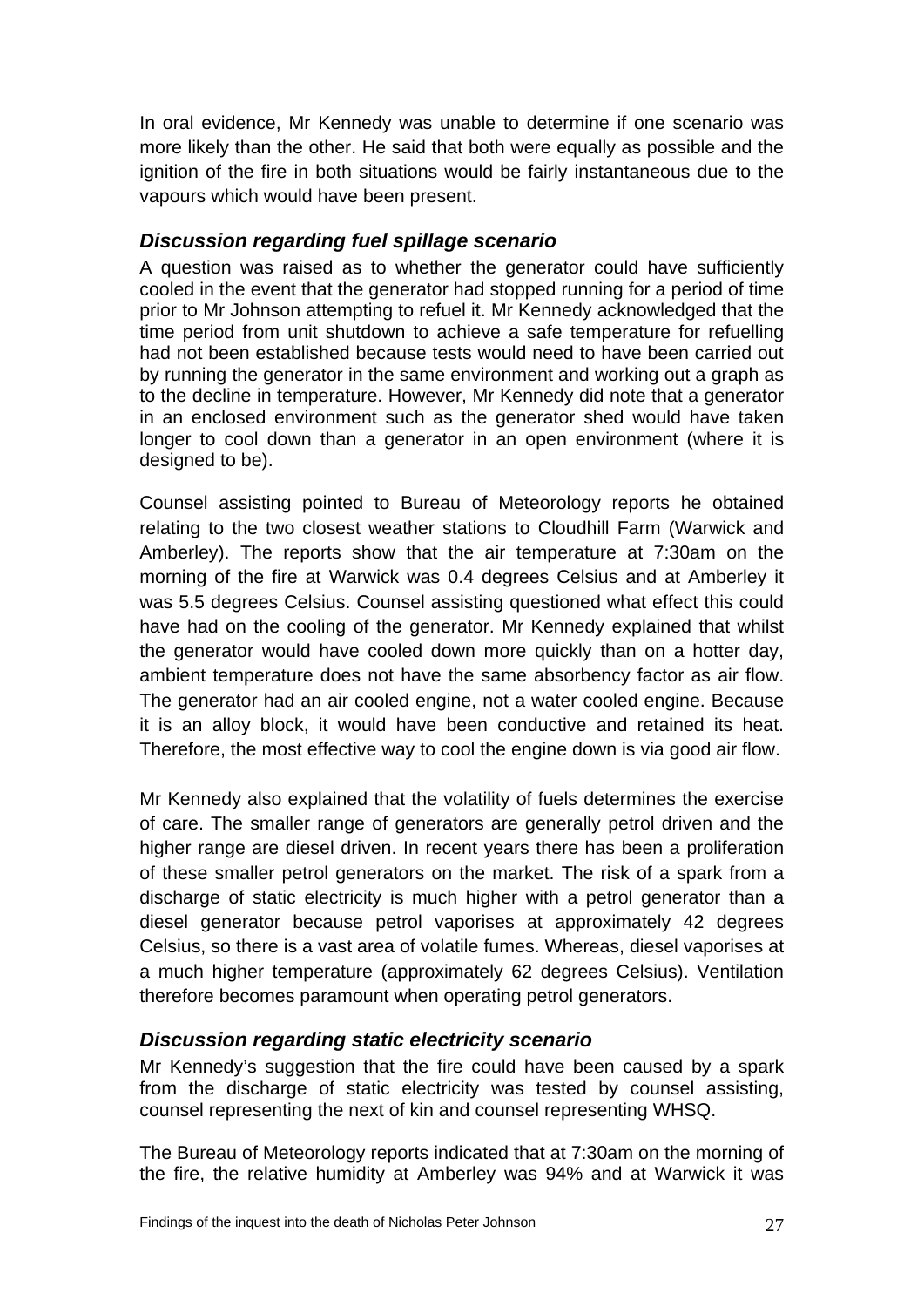100%. Counsel assisting questioned what effect this had on his theory. Mr Kennedy agreed that there was very high humidity at the time in question. He said that the higher the humidity, the lower the potential for static discharge. However, he also said that this did not change his view regarding the possibility of static discharge igniting the fire in this case. This is because the temperature readings were taken externally to the shed and although it was the same air inside the shed, it was a closed environment. This was the case even if the two windows and doors were open. He explained that the proximity of the activity to the generator and the build up of vapours, combined with the nature of the jacket worn by Mr Johnson and the pouring of fuel from a 20 litre jerry can into a relatively small plastic funnel, would still have created the necessary environment, irrespective of the weather external to the shed.

Counsel representing WHSQ noted that Mr Johnson had probably already touched several metal items prior to refuelling the generator and questioned whether this would have been enough to discharge any build up of static electricity. Mr Kennedy said that static electricity would have been discharged through the door if Mr Johnson touched the metal fittings when entering the shed. However, there was unlikely to be a discharge when touching the jerry can because it was sitting on a concrete floor, with no conductivity between the concrete and the metal jerry can. He agreed that when Mr Johnson touched the generator fuel cap, any static charge should also have discharged through the generator's metal parts, due to its earthing. However, he said there remained then the opportunity for static discharge to built up from the movement of fibres in his jacket whilst obtaining and positioning the jerry can for refuelling and by the actual pouring of a large quantity of fuel through the plastic funnel. He said that if no plastic funnel was used, this would have eliminated a compounding factor but the possibility of static discharge would still exist. He explained that although the generator was adequately earthed, the spark could still have occurred in the air gap between the refuelling position and the generator.

Mr Kennedy said that if the spark was of sufficient magnitude, Mr Johnson would have received a shock when pouring the fuel. The potential then is that there could have been a transition from the spark to the ignition source via the air gap. It is also possible that if there was no ignition at that point, the shock of the spark could have caused Mr Johnson to spill the fuel onto the hot generator.

I find that Mr Kennedy was a most highly qualified expert and his views are accepted. It is impossible to determine which scenario is more likely to have occurred. What is clear though is that the common causative factors for the ignition of the fire in both scenarios are: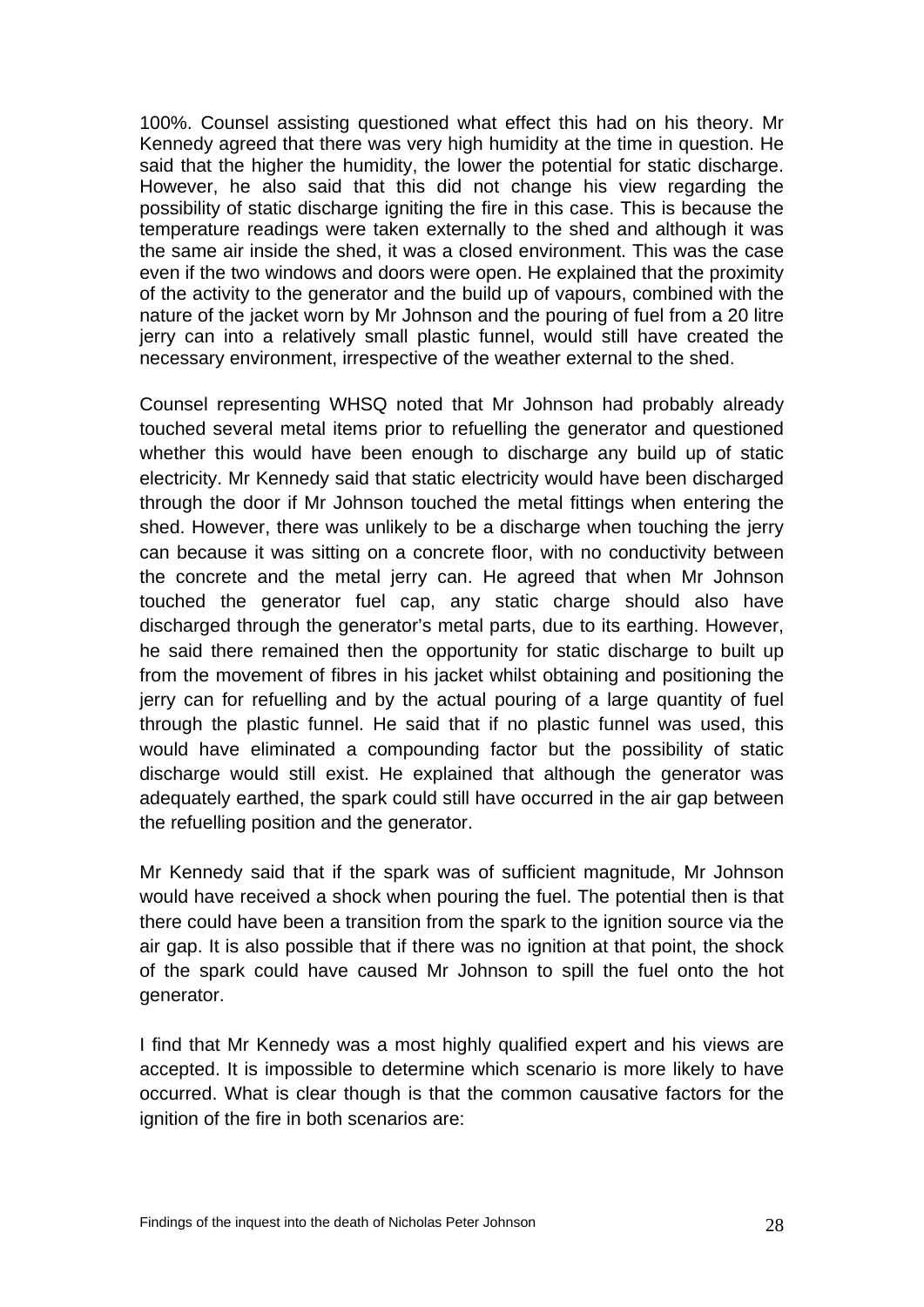- the use of a 20 litre jerry can (whether half full or full) to fill the generator using a plastic funnel.
- the operation and refuelling of the generator in a poorly ventilated area.

#### *Regulatory framework applicable to Cloudhill Farm*

The Director of Regional Services of the Scenic Rim Regional Council, Mr Tony Magner, provided a letter to me dated 31 July 2013 in response to questions by Counsel Assisting. Oral evidence was also heard from the Manager of Planning at the Council, Mr Scott Turner and a council Senior Building Certifier, Mr Lachlan McPhail.

Mr Magner advised that the council's records do not contain any indication of an approval or improvement for any of the subject property, nor was there any information that indicated its existence or a commencement date for the subject use. Both of these aspects are of central importance in the determination of applicable regulatory instruments and criteria under the council's administration.

Mr Magner noted that the Cloudhill Farmstay was operating illegally. In these circumstances, where council is unaware of the existence of the property or an unapproved farmstay operating out of the property, council is understandably unable to regulate any aspect of the dwellings, numbering or safety of the business in existence.

Mr Peter Harvey said that he was under the impression that he had council approval to move the dwelling onto the site after the previous building burnt down after a conversation he had with a member of the previous Boonah Council and an inspection of the building by an unknown council inspector in Brisbane prior to its removal from Clayfield. He knew he did not have approval for the four bay shed and he presumed he did not require approval for the generator shed. He assumed they did not require approval to operate the farmstay based on a conversation he said he had with council in the years leading up to their decision to begin the farmstay business. Mr Thomas Harvey said he relied on information on the council's internet site at the time.

Mr Magner advised that there are three inter-related elements to the regulatory system in question:

- The Planning Scheme and approval process under the *Sustainable Planning Act 2009* (*SP Act*)
- The *Building Act* and requirements for budget accommodation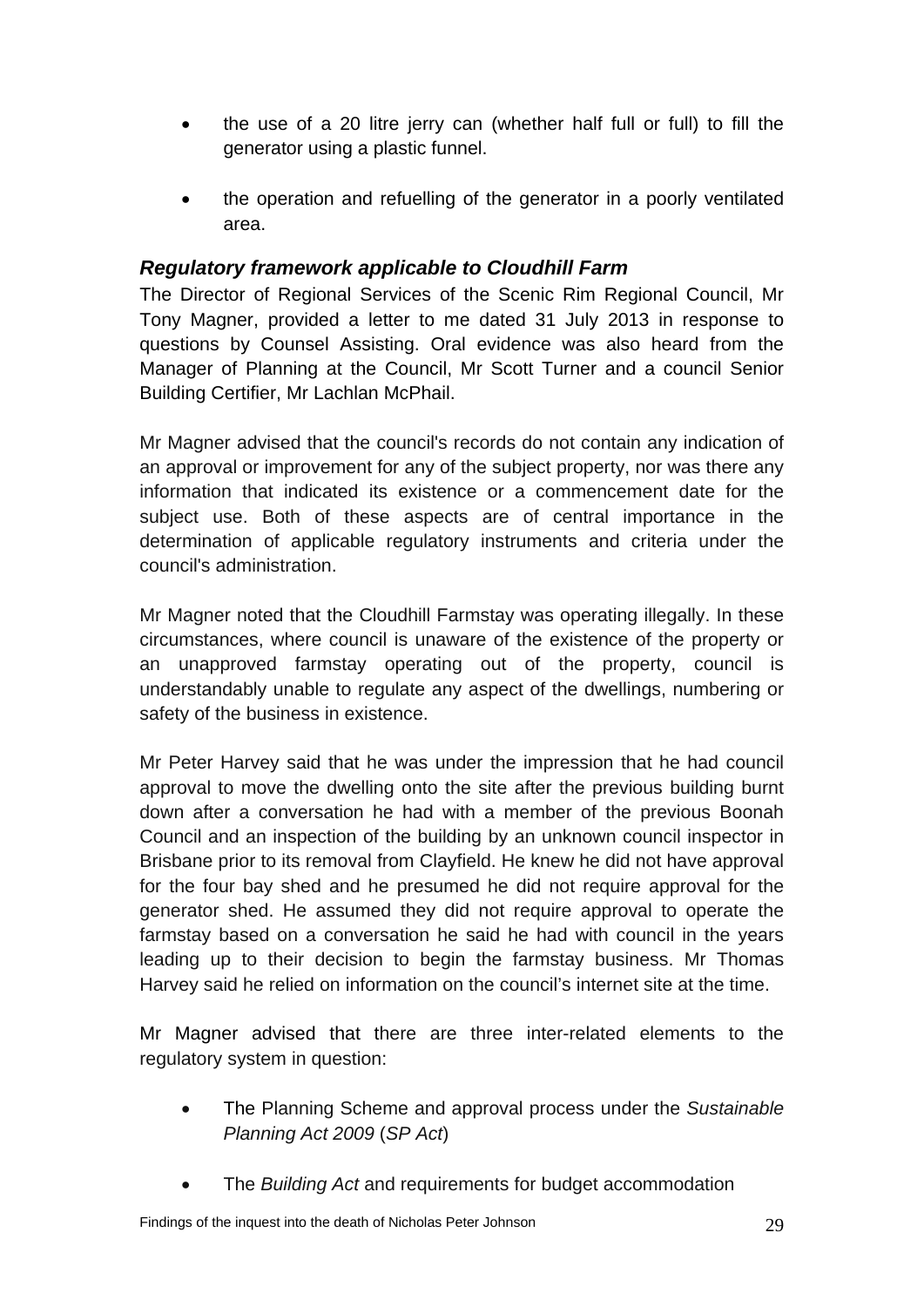The council's local laws.

Mr McPhail's view was that the use of the property as a farmstay for tourists, with the owner and manager residing there intermittently would have placed the property in the category of a 'Tourist Cabin' pursuant to the Boonah Shire Planning Scheme 2006. This meant that the owner would have had to apply for an approval for an Impact Assessable Material Change of Use under the *SP Act* with the council. The application would then have been assessed against a range of *SP Act* and Code criteria including water supply, sewerage, electricity and roads to an adequate standard for onsite services. This process also includes internal referrals within council to ensure relevant regulatory requirements under the *Building Act* and local laws are captured and addressed.

From a fire safety perspective, Mr McPhail explained that the council's only focus in relation to Tourist Cabins in a rural zone is on whether the manner in which the site fits within the landscape causes any issues in relation to bushfires. There is also a requirement that out of the minimum of a 45,000 litre tank of potable water supply, that 5,000 litres of that is set aside for bush fire fighting purposes. There is no focus on any other types of fire or safety mitigation.

Mr Magner and Mr McPhail were of the view that the dwelling would have been classified as a 'Class 1A Building' under the *Building Act*, rather than 'Budget Accommodation'. This is because Budget Accommodation is defined as accommodation to six or more *unrelated* persons who have shared access to bathroom facilities. The groups of people who stayed at Cloudhill Farm were related in the sense that they rented the entire house under the one booking. Therefore, had an application have been lodged with council, the structures would not have been assessed against the higher level of fire safety obligations applied to budget accommodation premises under the *Building Act* and *Fire and Rescue Service Act 1990.*

For Class 1A Buildings, the only fire safety requirement is that buildings must be installed with fire alarms. Whereas, Budget Accommodation buildings must comply with a fire safety standard, which ensures that occupants of the building are provided with:

- Early Warning
- Emergency Lighting
- Exits from the building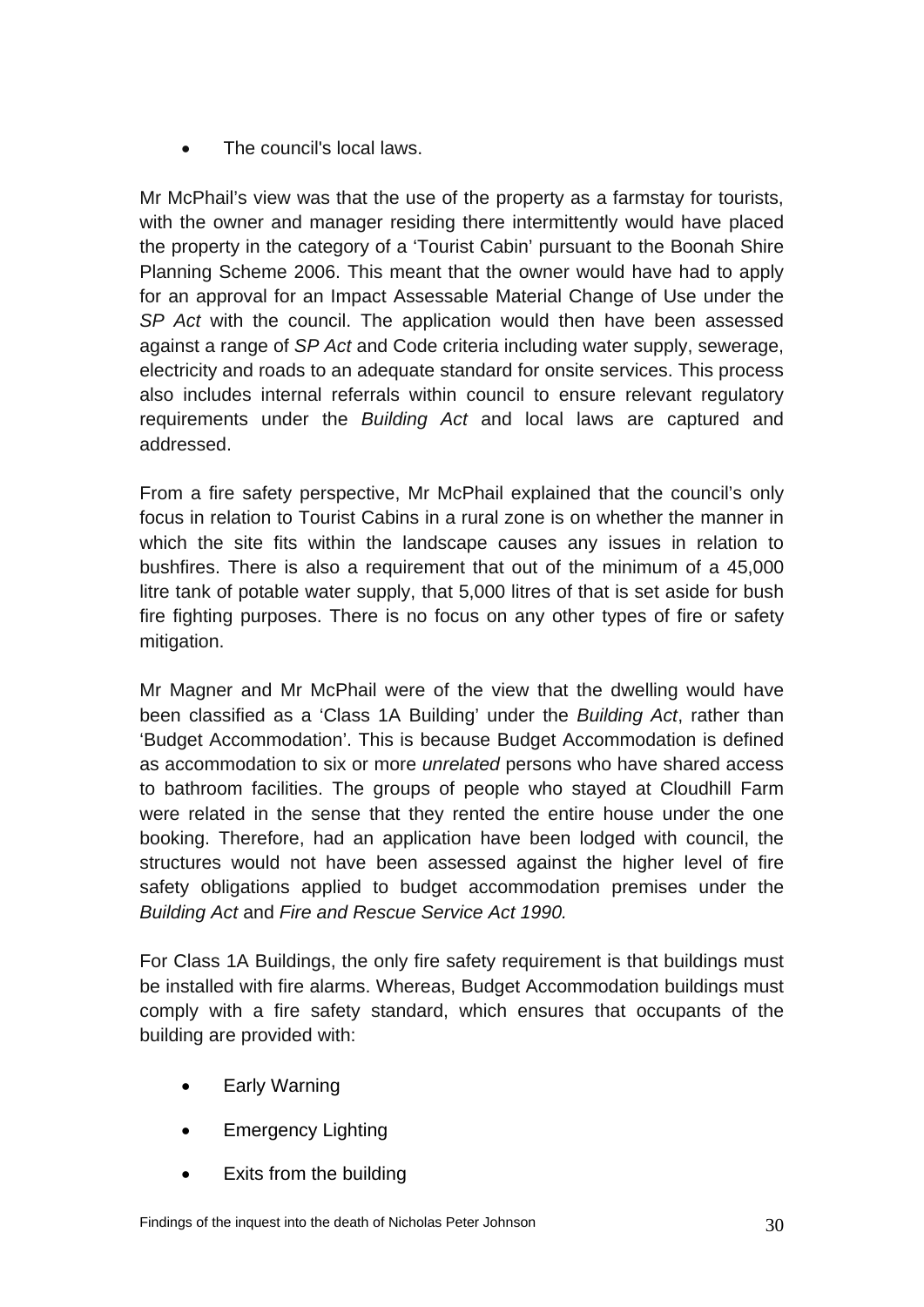- Fire-fighting equipment (if required)
- Fire Safety Management Plan.

QFRS officers can enter Budget Accommodation to determine if the Fire Safety Management Plan is being implemented in the building.

Mr Magner was also of the view that because the dwelling was occupied by a single party of persons that were known to each other, the activity did not constitute the operation of 'Shared Facility Accommodation' as defined in the council's local laws. Council's local laws do not regulate other classifications of short term tourist accommodation within a building. Whereas for Shared Facility Accommodation, the assessment criteria that must accompany an application includes:

- A site plan
- Floor plan
- Particulars of fire safety installations
- Water supply facilities
- An electrical safety certificate.

## *Rural address policy*

The Scenic Rim Council does not require property owners to have a rural number assigned to their property. However, property owners may request that a rural property number be assigned to their property at their own cost. The council has not considered implementing a mandatory rural numbering system but has the discretion to do so under its existing local laws.

Cloudhill Farm was located in the former Boonah Shire Council Area. Boonah Shire Council became part of the new Scenic Rim Regional Council on 15 March 2008. Prior to amalgamation, Mr Harvey could have been granted a rural address for his property free of charge, providing he was a resident and the property had an approved access point. Non-residents could also apply and pay for rural addresses but the council did not generally grant them on the basis that such properties could be subject to significant reconfigurations in the future (i.e. building of a residence or subdivision of the block), which could have damaged the integrity of the rural addressing scheme. Since Boonah Shire Council had no record of a residence being constructed on the property, the property was never allocated a rural address.